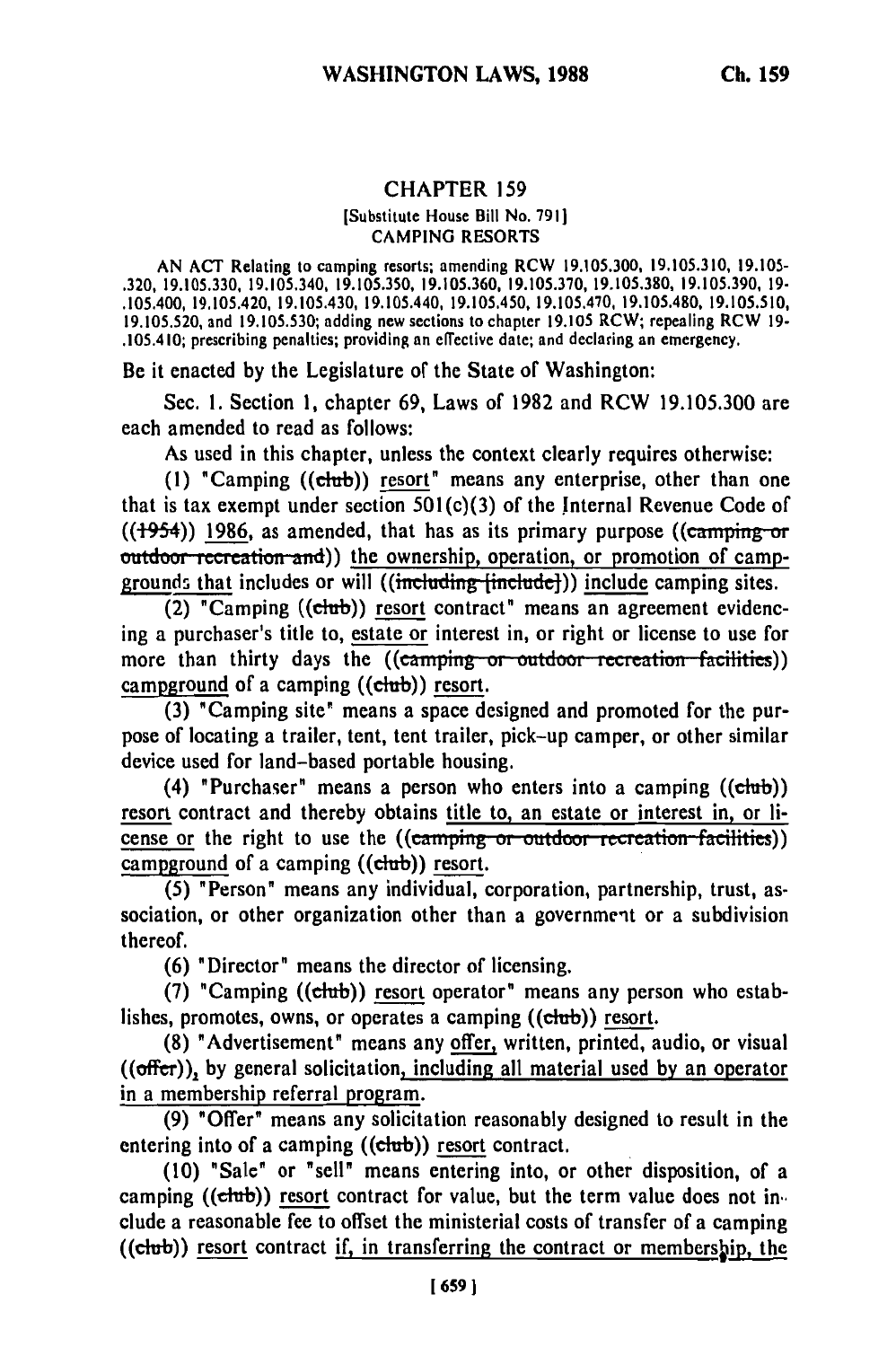terms of the original contract or membership are not changed **by** the camping resort operator.

(11) "Salesperson" means any individual, other than a camping  $((\text{club}) )$  resort operator, who is engaged in obtaining commitments of persons to enter into camping ((chub)) resort contracts by making a ((direct)) sales presentation to, or negotiating sales with, the persons, but does not include ((individuals)) members of a camping resort engaged in the referral of persons without making a ((direct)) sales presentation to the persons.

(12) "Affiliate" means any person who, directly or indirectly through one or more intermediaries, controls or is controlled by or is under common control ((with the person specified)) of a registrant or camping resort operator.

(13) "Campground" means real property owned or operated by a camping resort that is available for camping **or** outdoor recreation by purchasers of camping resort contracts.

(14) "Department" means the department of licensing.

(15) "Resale camping resort contract" means a camping resort contract offered or sold which is not the original offer, transfer, or sale of such contract, and not a forfeited contract being reoffered by an operator.

(16) "Start-up camping resort contract" means a camping resort contract that is being offered or sold for the first time or a forfeited contract being resold by a camping resort operator.

(17) "Blanket encumbrance" means any mortgage, deed of trust, option to purchase, vendor's lien or interest under a contract or agreement of sale, or other material financing lien or encumbrance granted by the camping resort operator or affiliate that secures or evidences the obligation to pay money or to sell or convey any campgrounds made available to purchasers by the camping resort operator or any portion thereof and that authorizes, permits, or requires the foreclosure or other disposition of the campground affected.

(18) "Nondisturbance agreement" means an instrument by which the holder of a blanket encumbrance agrees that: (a) Its rights in any campground made available to purchasers, prior or subsequent to the agreement, by the camping resort operator shall be subordinate to the rights of purchasers from and after the recording of the instrument; (b) the holder and all successors and assippees, and any person who acquires the campground through foreclosure or by deed in lieu of foreclosure of such blanket encumbrance, shall take the campground subject to the use rights of purchasers; and (c) the holder or any successor acquiring the campground through the blanket encumbrance shall not discontinue use, or cause the campground to be used, in a manner which would materially prevent purchasers from using or occupying the campground in a manner contemplated by the purchasers' camping resort contracts. However, the holder has no obligation

**1 660 I**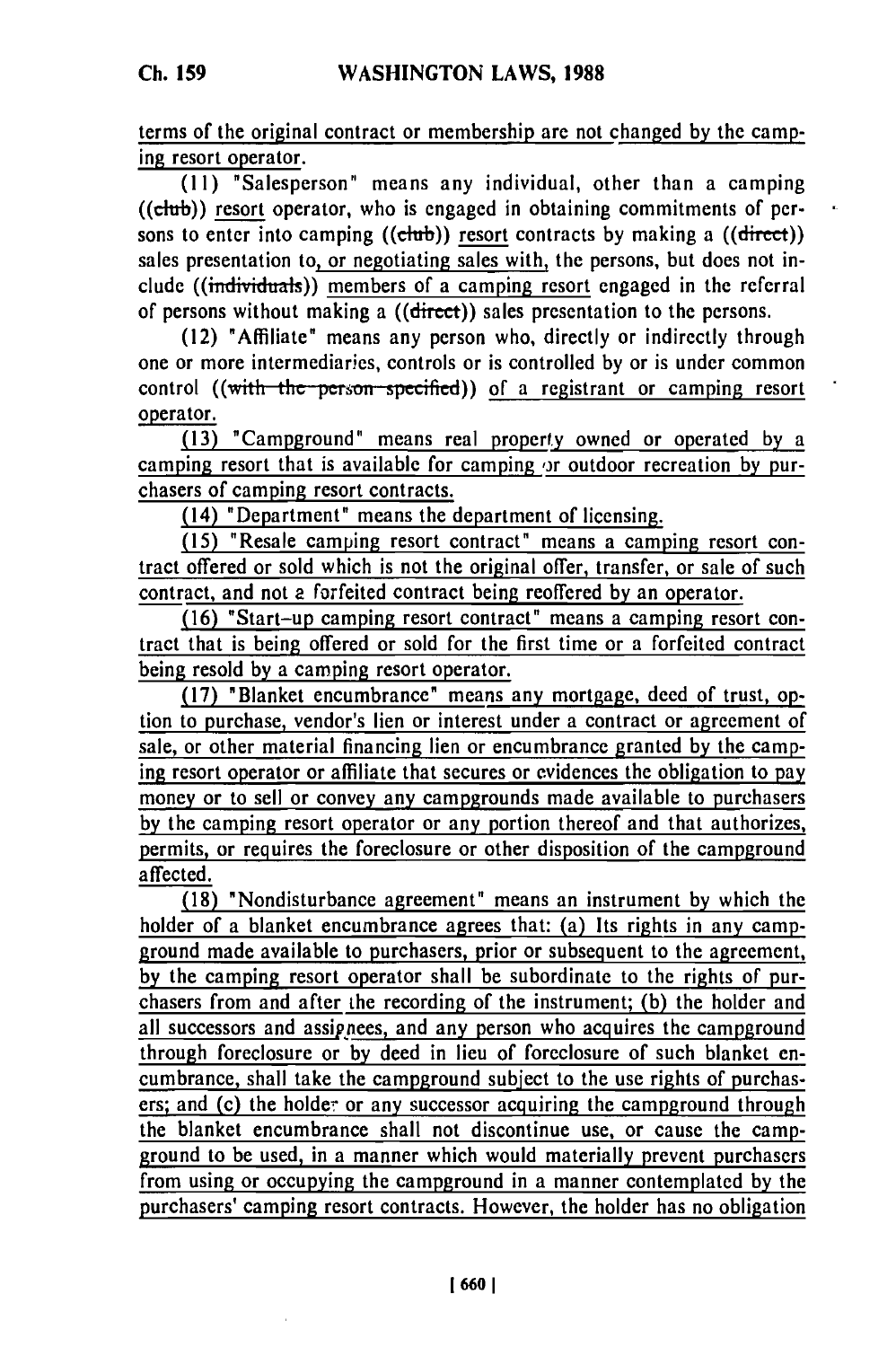or liability to assume the responsibilities or obligations of the camping resort operator under camping resort contracts.

Sec. 2. Section 2, chapter 69, Laws of 1982 and RCW 19.105.310 **are** each amended to read as follows:

Except in transactions exempt under  $((RCW-19.105.320-(2) \text{ or } (3)))$ section 4 of this 1988 act, it is unlawful for any person to offer or sell a camping ((club)) resort contract in this state unless the camping ((club)) resort contract is registered and the operator or registrant has received a permit to market the registered contracts under this chapter.

Sec. **3.** Section **3,** chapter **69,** Laws of 1982 and RCW 19.105.320 are each amended to read as follows:

**(1)** To apply for registration an applicant shall file with the director:

(a) An application for registration on such a form as may be prescribed **by** the director. The director may, **by** rule or order, prescribe the contents of the application to include information (including financial statements) reasonably necessary for the director to determine if the requirements of this chapter have been met, whether any of the ((events specified **in-RCW-19.105.380(7))** grounds for which a registration may be suspended or denied have occurred, and what conditions, if any, should be imposed under RCW 19.105.340 ((or)), 19.105.350, or section 7 of this **1988** act in connection with the registration;

(b) Written disclosures, in any format the director is satisfied accurately, completely, and clearly communicates the required information, which include $((s))$ :

(i) The name and address of the camping  $((\text{elub}))$  resort applicant or operator and any material affiliate and, if the operator or registrant is other than a natural person, the identity of each person owning a ten percent or greater share or interest;

(ii) A brief description of the camping  $((ebab operator's))$  resort applicant's experience in the camping ((club)) resort business;

(iii) A brief description of the nature of the purchaser's title to, estate or interest in, or right  $((or$  license)) to use the camping  $((\text{club}))$  resort property or facilities and  $((\vec{f})$  whether or not the purchaser will obtain an estate, title to, or interest in specified real property((, the legal description of the property));

(iv) The location and a brief description of the significant facilities and recreation services then available for use **by** purchasers and those which are represented to purchasers as being planned, together with a ((brief description of any significant)) statement whether any of the resort facilities or recreation services ((that are or)) will be available to nonpurchasers ((and the price to nonpurchasers therefor)) or the general public;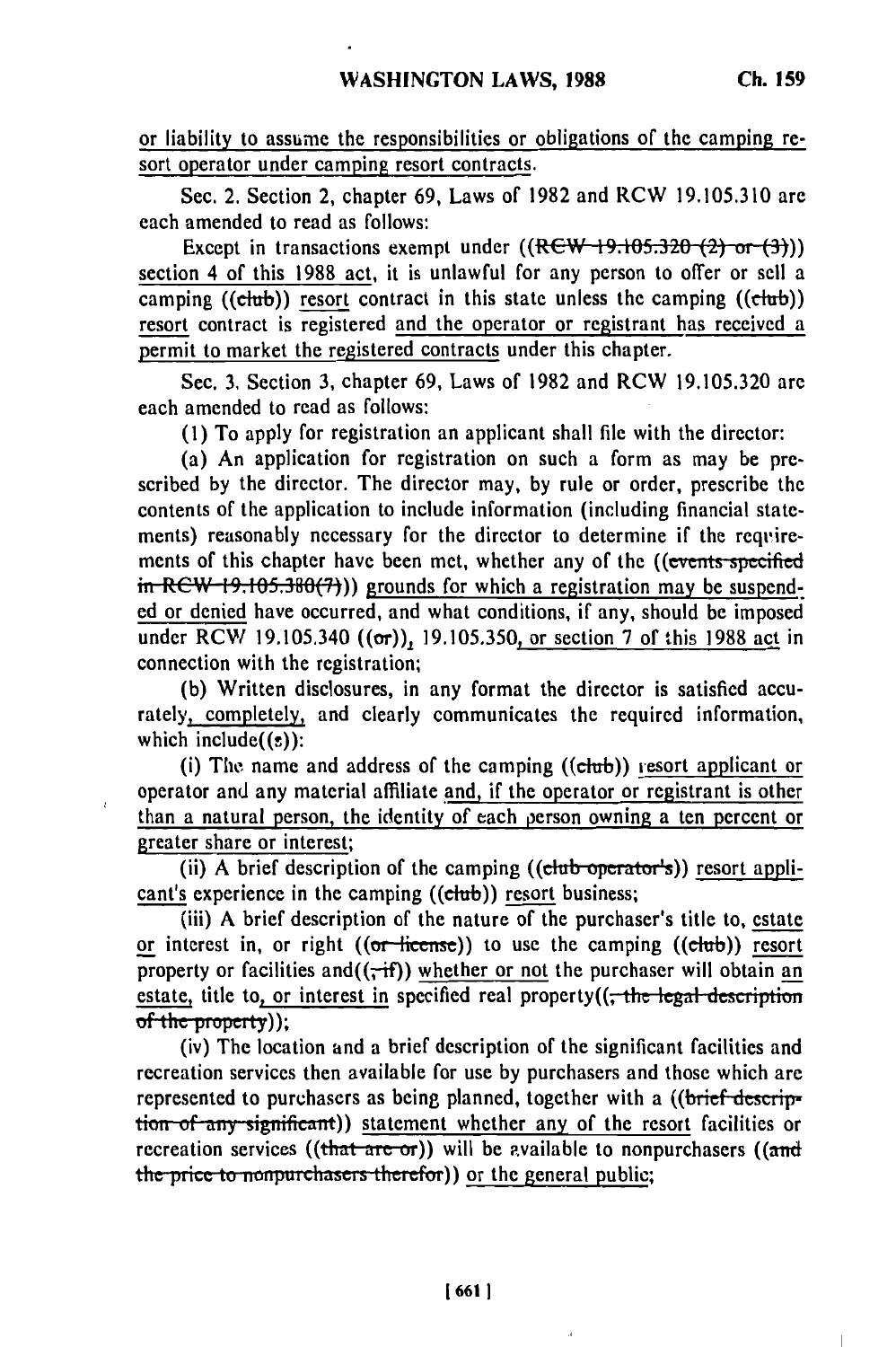**Ch. 159**

(v) A brief description of the camping ((club's)) resort's ownership of or other right to use the camping  $((\text{ctub}))$  resort properties or facilities represented to be available for use by purchasers, together with a brief description of any material encumbrance, the duration of any lease, real estate contract, license, franchise, reciprocal agreement, or other agreement entitling the camping **((chub))** resort applicant or operator to use the property, and any material provisions of the agreements which restrict a purchaser's use of the property;

(vi) ((A brief statement or summary of what required material land **use permits have not been obtained for each camping club))** A summary of any local or state health, environmental, subdivision, or zoning requirements or permits that have not been complied with for the resort property or facility represented to purchasers as in or planned for the campground;

(vii) A ((summary or)) copy of the articles, by-laws, rules, restrictions, or covenants regulating the purchaser's use of each property, the facilities located on each property, and any recreation services provided( $($ ; including));

(viii) **A** statement of whether and how the articles, declarations, **by**laws, rules, restrictions, or covenants used in structuring the project may be changed and whether and how the members may participate in the decision on the changes;

**(((viii)))** (ix) A brief description of all payments of a purchaser under a camping  $((\text{club}))$  resort contract, including initial fees and any further fees, charges, or assessments, together with any provisions for changing the payments;

 $((\overrightarrow{tx}))$  (x) A description of any restraints on the transfer of camping  $((\text{club}))$  resort contracts;

 $((\star \star))$  (xi) A brief description of the policies relating to the availability of camping sites and ((whether)) conditions under which reservations are required and the availability of the sites to guests and family members;

 $((\overrightarrow{x})$  A brief description)) (xii) A disclosure covering the right of the camping ((club operator's right to change)) resort operator or the registrant and their heirs, assigns, and successors in interest to change, substitute, or withdraw from use all or a portion of the camping  $((\text{club}))$  resort properties or facilities and the extent to which the operator is obligated to replace camping ((club)) resort facilities or properties withdrawn;

 $((\star \text{iii}))$  (xiii) A brief description of any grounds for forfeiture of a purchaser's camping  $((\text{club}))$  resort contract;  $((\text{and}$ 

 $(xii)$   $\vec{A}$  copy of the camping club contract form))

(xiv) A statement concerning the effect upon membership camping **re**sort contracts if there is a foreclosure affecting any of the operator's properties, a bankruptcy, or creditor or lienholder action affecting the operator or the camping resort properties; and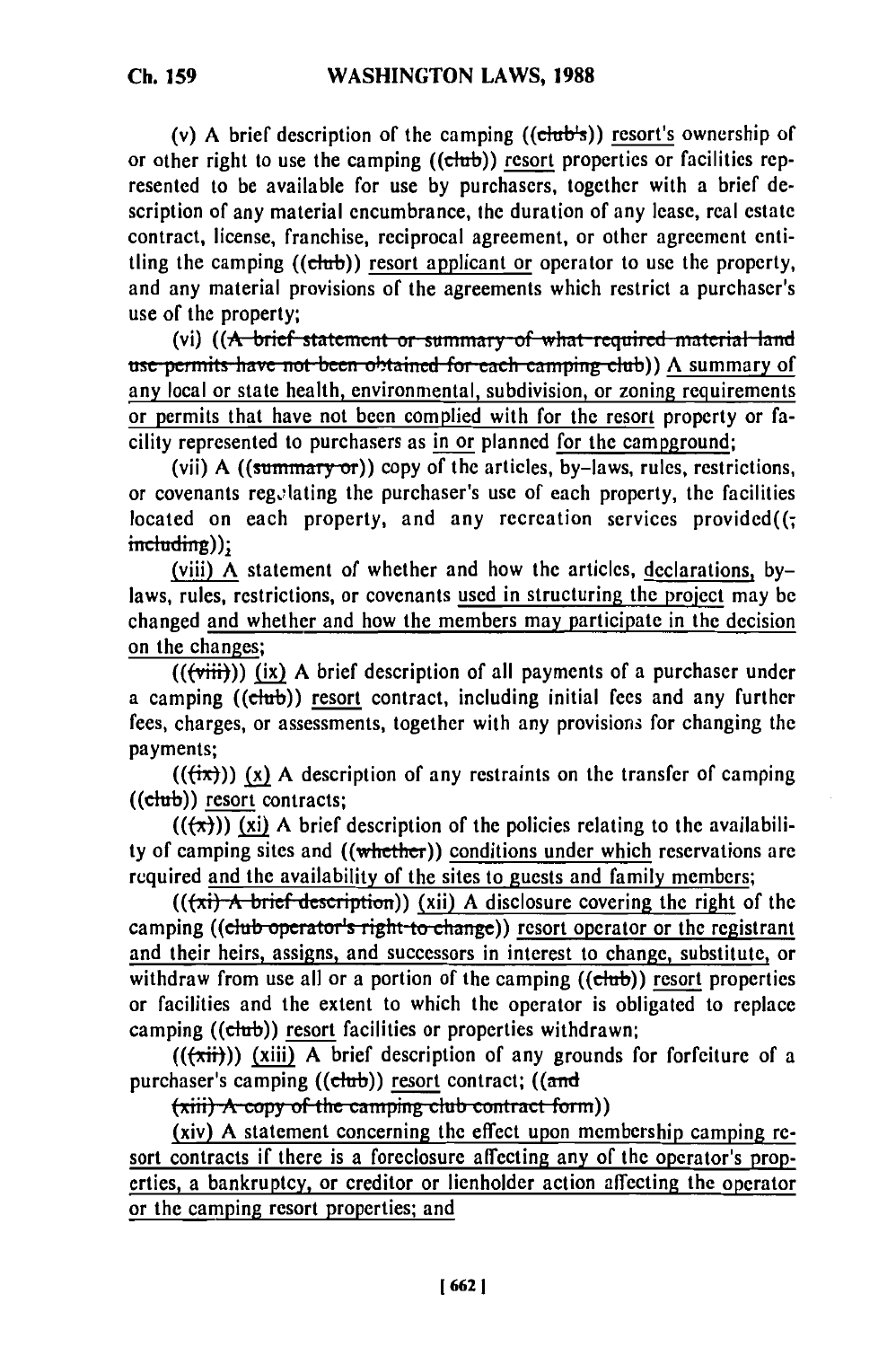(xv) Any other information deemed necessary by the department for the protection of the public health, safety, and welfare;

(c) The prescribed registration fees;

(d) A statement of the total number of camping ((club)) resort contracts then in effect, both within and without this state; and a statement of the total number of camping ((club)) resort contracts intended to be sold, both within and without this state, together with a commitment that the total number will not be exceeded unless disclosed by post-effective amendment to the registration as provided in RCW 19.105.420;  $((\text{and}$ 

(e) Any other material information the director may, by rule or order. require for the protection of the purchasers.

(2) The following transactions are exempt from registration:

(a) An offer, sale, or transfer by any one person of not more than one camping club contract for any given camping club in any twelve-month period, but any agent for the person is not exempt from registration as a camping club salesperson under this chapter if he receives a commission or similar payment for the sale or transfer;

(b) An offer or sale by a government or governmental agency; and

 $(c)$  A bona fide pledge of a camping club contract.

(3) The director may, by rule or order, exempt any person from any or all-requirements of this-chapter if the director finds the requirements unnecessary for the protection of purchasers and the offering of camping club contracts is essentially noncommercial)

(e) Copies or prototypes of all camping resort contracts, and addendum thereto, and membership certificates, deeds, leases, or other evidences of interest, title, or estate, to be registered;

(f) An irrevocable consent to service of process on the director or the department, effective for the term of the statute of limitations covering the last sale in this state of a camping resort contract by the applicant or operator: and

(g) Any other material information the director deems necessary for the protection of the public health, welfare, or safety, or to effectively conduct an examination of an application.

(2) The director may waive for an applicant any of the information required in this section if it is not needed for the protection of the public health and welfare.

NEW SECTION. Sec. 4. A new section is added to chapter 19.105 RCW to read as follows:

(1) The following transactions are exempt from registration under this chapter:

(a) An offer or sale by a government or governmental agency;

(b) A bona fide pledge of a camping resort contract; and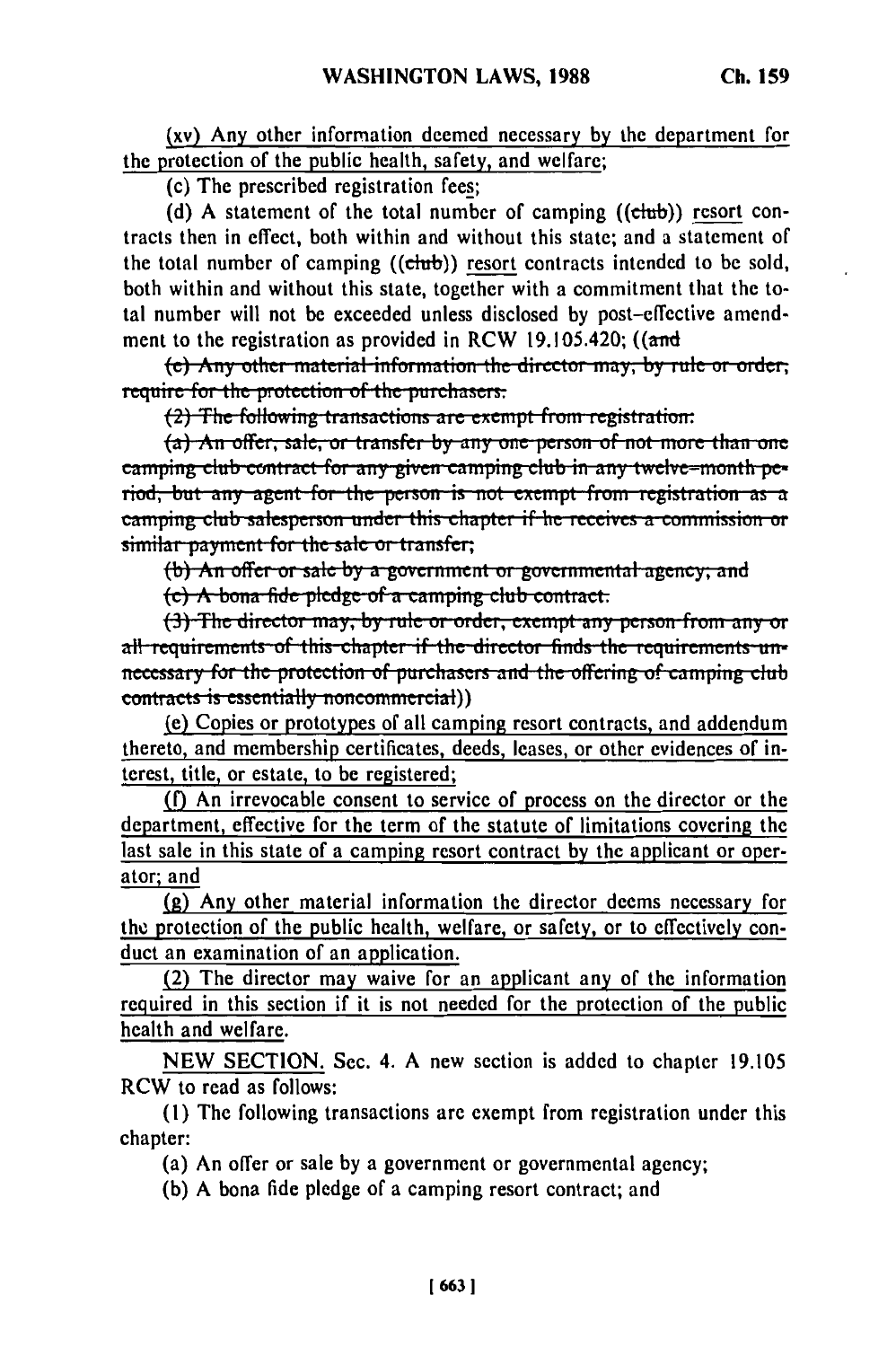(c) Offerings and dispositions of resale camping resort contracts **by** purchasers thereof on their own behalf or by third parties brokering on behalf of purchasers, other than resale contracts forfeited by or placed into an operator's sale inventory.

(2) The director may, by rule or order, exempt any person, wholly or partially, from any or all requirements of this chapter if the director finds the requirements are not necessary for the protection of the public health, safety, and welfare.

Sec. 5. Section 4, chapter 69, Laws of 1982 and RCW 19.105.330 are each amended to read as follows:

Unless an order denying effectiveness under RCW 19.105.380 is in effect, or unless declared effective by order of the director prior thereto, the application for registration shall automatically become effective upon the expiration of the ((fifteenth)) twentieth full business day following a filing with the director in complete and proper form, but an applicant may consent to the delay of effectiveness until such time as the director may by order declare registration effective or issue a permit to market.

(2) An application for registration, renewal of registration, or amendment is not in completed form and shall not be deemed a statutory filing until such time as all required fees, completed application forms, and the information and documents required pursuant to RCW 19.105.320(1) and departmental rules have been filed.

It is the operator's responsibility to see that required filing materials and fees arrive at the appropriate mailing address of the department. Within seven business days, excluding the date of receipt, of receiving an application or initial request for registration and the filing fees, the department shall notify the applicant of receipt of the application and whether or not the application is complete and in proper form. **If** the application is incomplete, the department shall at the same time inform the applicant what additional documents or information is required.

If the application is not in a completed form, the department shall give immediate notice to the applicant. On the date the application is complete and properly filed, the statutory period for an in-depth examination of the filing, prescribed in subsection (I) of this section, shall begin to run, unless the applicant and the department have agreed to a stay of effectiveness or the department has issued a denial of the application or a permit to market.

NEW SECTION. Sec. 6. A new section is added to chapter 19.105 RCW to read as follows:

Applications, consents to service, all affidavits required in connection with applications, and all final permits to market shall be signed by the operator, unless a trustee or power of attorney specifically granted such powers has signed on behalf of the operator. If a power of attorney or trustee signature is used, the filing shall contain a copy of the authorization, power of attorney, or trustee authorization.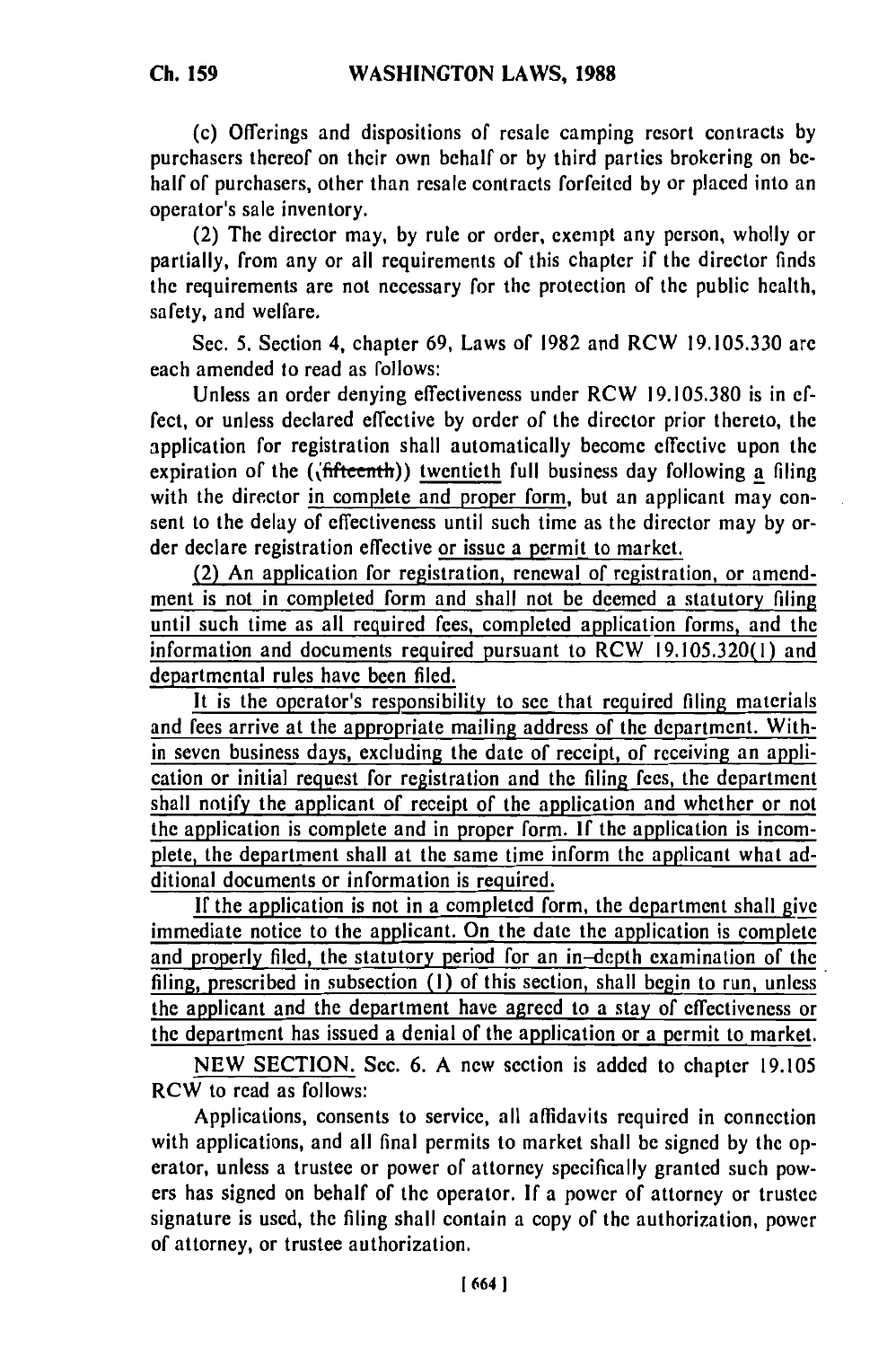NEW **SECTION.** Sec. **7. A** new section is added to chapter **19.105** RCW to read as follows:

**(I)** With respect to every campground located within **the** state which was not made available to purchasers of camping resort contracts prior to the effective date of this section, and with respect to any new blanket encumbrance placed against any campground in this state or any prior blanket encumbrance against any campground in this state with respect to which the underlying obligation is refinanced after the effective date of this section, the camping resort operator shall not represent any such campground to be available to purchasers of its camping resort contracts until one of the following events has occurred with regard to each such blanket encumbrance:

(a) The camping resort operator obtains and records as covenants to run with the land a nondisturbance agreement from each holder of the blanket encumbrance. The nondisturbance agreement shall be executed by the camping resort operator and by each holder of the blanket encumbrance and shall include the provisions set forth in RCW **19.105.300(18)** and the following:

(i) The instrument may be enforced by individual purchasers of camping resort contracts. **If** the camping resort operator is not in default under its obligations to the holder of the blanket encumbrance, the agreement may be enforced by the camping resort operator.

(ii) The agreement shall be effective as between each purchaser and the holder of the blanket encumbrance despite any rejection or cancellation of the purchaser's contract during any bankruptcy proceedings of the camping resort operator.

(iii) The agreement shall be binding upon the successors in interest of both the camping resort operator and the holder of the blanket encumbrance.

(iv) A holder of the blanket encumbrance who obtains title or possession or who causes a change in title or possession in a campground by foreclosure or otherwise and who does not continue to operate the campground upon conditions no less favorable to members than existed prior to the change of title or possession shall either:

(A) Offer the title or possession to an association of members to operate the campground; or

(B) Obtain a commitment from another entity which obtains title or possession to undertake the responsibility of operating the campground.

(b) The camping resort operator posts a bond or irrevocable letter of credit with the director in a form satisfactory to the director in the amount of the aggregate principal indebtedness remaining due under the blanket encumbrance.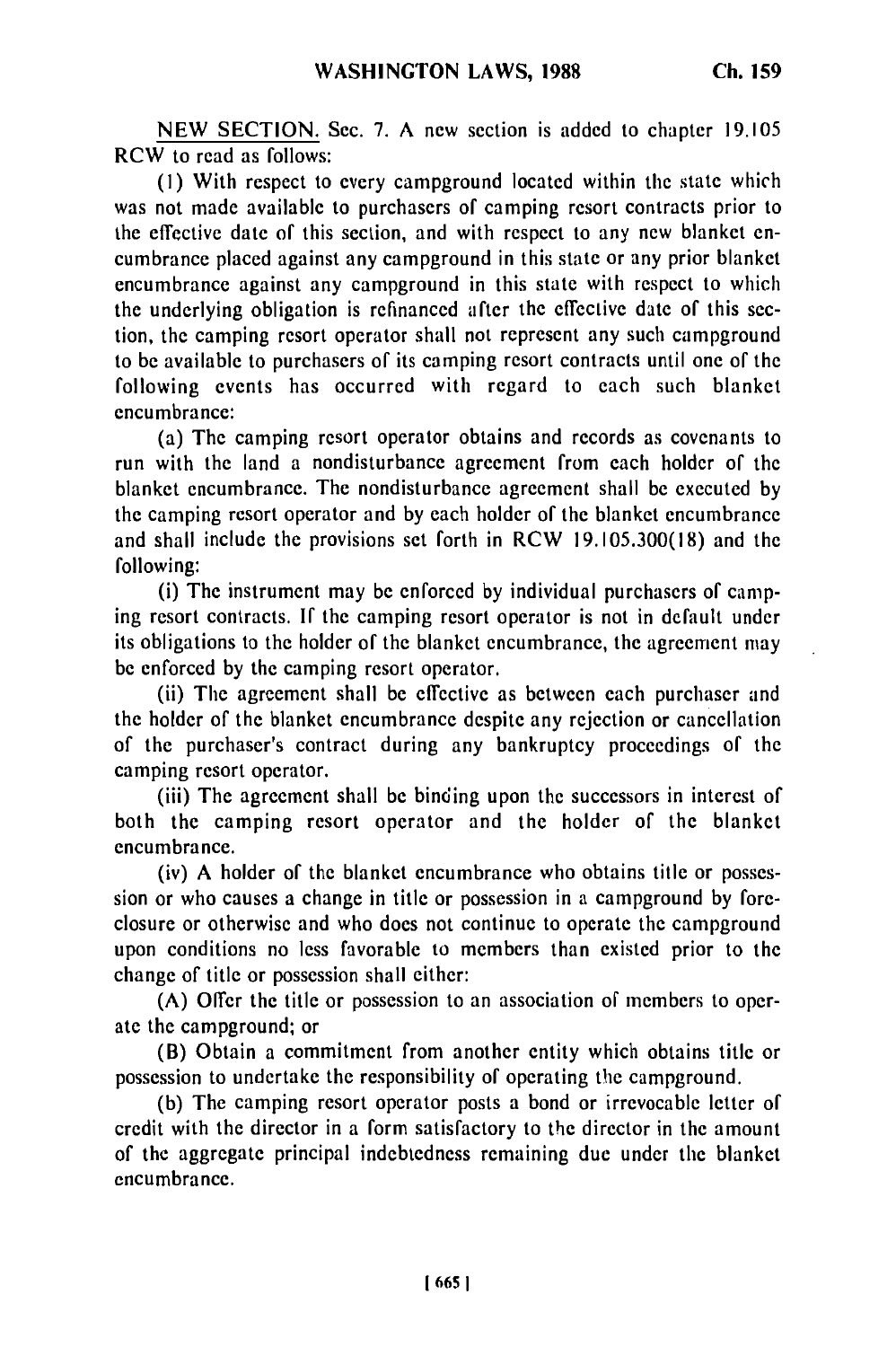(c) The camping resort operator delivers an encumbrance trust agree-

ment in a form satisfactory to the director, as provided in subsection (2) of this section.

(d) The camping resort operator delivers other financial assurances reasonably acceptable to the director.

(2) With respect to any campground located within the state other than a campground described in subsection (1) of this section, the camping resort operator shall not represent the campground to be available to purchasers of camping resort contracts after the effective date of this section until one of the following events has occurred with regard to each blanket encumbrance:

(a) The camping resort operator obtains and records a nondisturbance agreement to run with the land pursuant to subsection (I) of this section from each holder of the blanket encumbrance.

(b) The camping resort operator posts a surety bond or irrevocable letter of credit with the director in a form satisfactory to the director in the amount of the aggregate principal indebtedness remaining due under the blanket encumbrance.

(c) The camping resort operator delivers to the director, in a form satisfactory to the director, an encumbrance trust agreement among the camping resort operator, a trustee (which can be either a corporate trustee licensed to act as a trustee under Washington law, licensed escrow agent, or a licensed attorney), and the director.

(d) The camping resort operator delivers evidence to the director that any financial institution that has made a hypothecation loan to the camping resort operator (the "hypothecation lender") shall have a lien on, or security interest in, the camping resort operator's interest in the campground, and the hypothecation lender shall have executed and recorded a nondisturbance agreement in the real estate records of the county in which the campground is located. Each person holding an interest in a blanket encumbrance superior to the interest held by the hypothecation lender shall have executed and recorded an instrument stating that such person shall give the hypothecation lender notice of, and at least thirty days to cure, any default under the blanket encumbrance before the person commences any foreclosure action affecting the campground. For the purposes of this subsection, a hypothecation loan to a camping resort operator is a loan or line of credit secured by the camping resort contracts receivable arising from the sale of camping resort contracts by the camping resort operator, which exceeds in the aggregate all outstanding indebtedness secured by blanket encumbrances superior to the interest held by the hypothecation lender.

(e) The camping resort operator delivers other financial assurances reasonably acceptable to the director.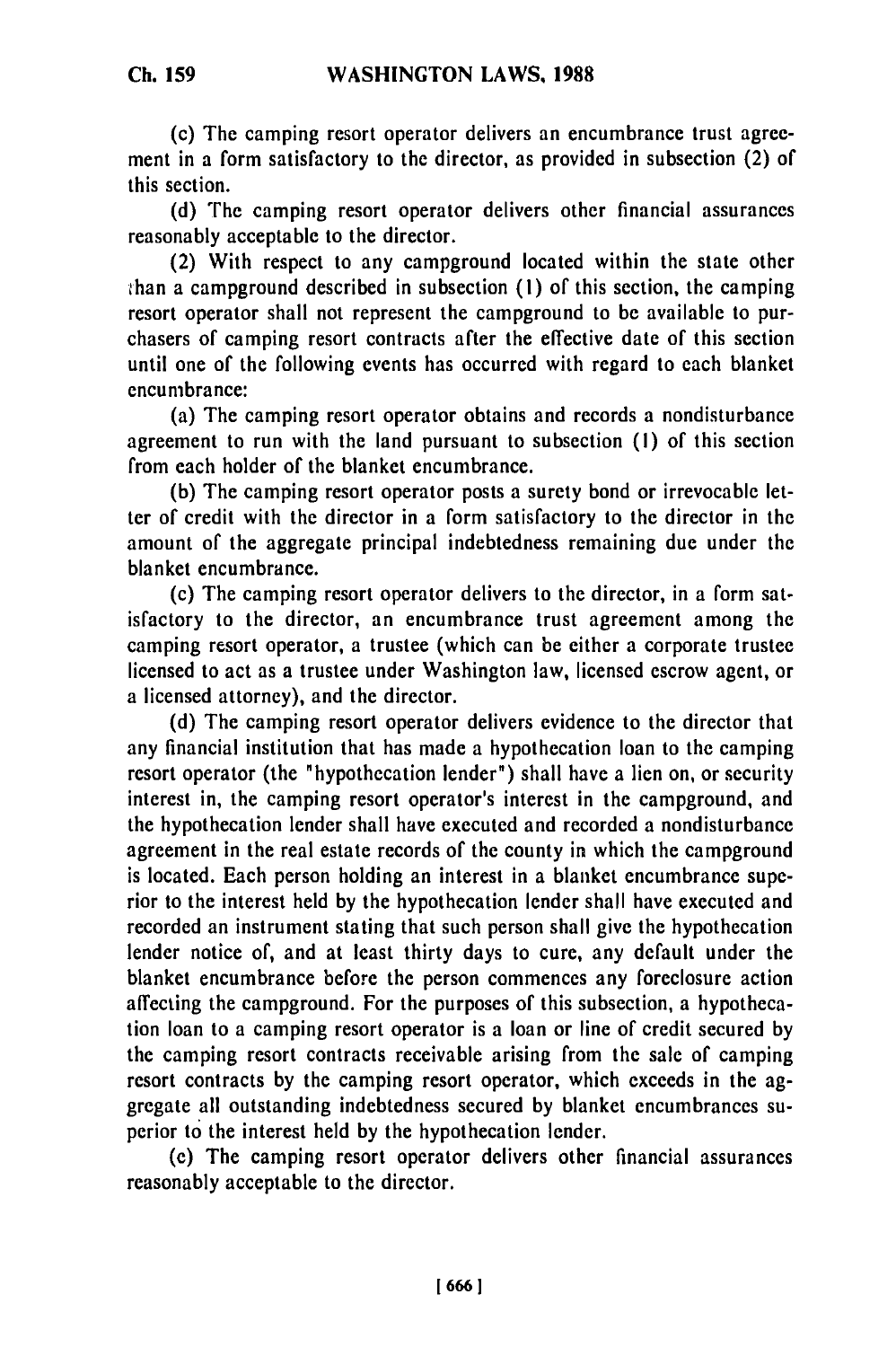ï

(3) Any camping resort operator which does not comply at all times with subsection (1) or (2) of this section with regard to any blanket encumbrance in connection with any applicable campground is prohibited from offering any camping resort contracts for sale in Washington during the period of noncompliance.

Sec. 8. Section 5, chapter 69, Laws of 1982 and RCW 19.105.340 are each amended to read as follows:

(1) If the director finds that the applicant or registrant ((does not have adequate financial and other resources so that there is a reasonable likelihood that it will not be able to provide or continue to provide the anticipated properties, facilities, or recreation services represented to purchasers, the director shall require impounding the funds from camping club contract sales until sufficient funds have been impounded to alleviate the inadequacy. The director may, if he finds it reasonable and necessary to the business operations of the applicant or registrant and not inconsistent with the protection of purchasers or owners of camping club contracts, provide for release to the applicant or registrant of all or a portion of the impounded funds)) has not by other means assured future availability to and quiet enjoyment of the campgrounds and facilities, as required under this chapter, the director may, notwithstanding the provisions of section 7 of this 1988 act, require impoundment of the funds or membership receivables, or both, from camping resort contract sales, including the impoundment of periodic dues or assessments required of purchasers under the contracts, or provide other assurances acceptable to the director, until sufficient funds have been impounded or arrangements made to alleviate the inadequacy. The director may, upon finding it reasonable and necessary, for compliance with sections 7 and 12 of this 1988 act, and not inconsistent with the protection of purchasers or owners of camping resort contracts, provide for release to the applicant, registrant, or others of all or a portion of the impounded funds, membership receivables, or other assets in the impound. The director may take appropriate measures to assure that the impounded funds will be applied as ((contemplated by the director: If the funds are not released from impound-within a reasonable time, the funds remaining in impound shall be returned to the purchasers upon the order of the director) required by this chapter.

(2) Funds placed in impounds under this section or reserve accounts under RCW 19.105.350 are not subject to lien, attachment, or the possession of lenders or creditors of the operator, trustees in bankruptcy, receivers, or other third parties. In instances of bankruptcy, foreclosure, attachment, or other contingency where the ownership or beneficiary status of funds in depositories, or the receivables and funds to be collected from receivables, may be at issue, the purchasers of contracts under this chapter, as a class, shall be deemed the beneficiary. No individual purchaser or group of purchasers, other than the purchasers as a class, have any right to possession,

ÿ.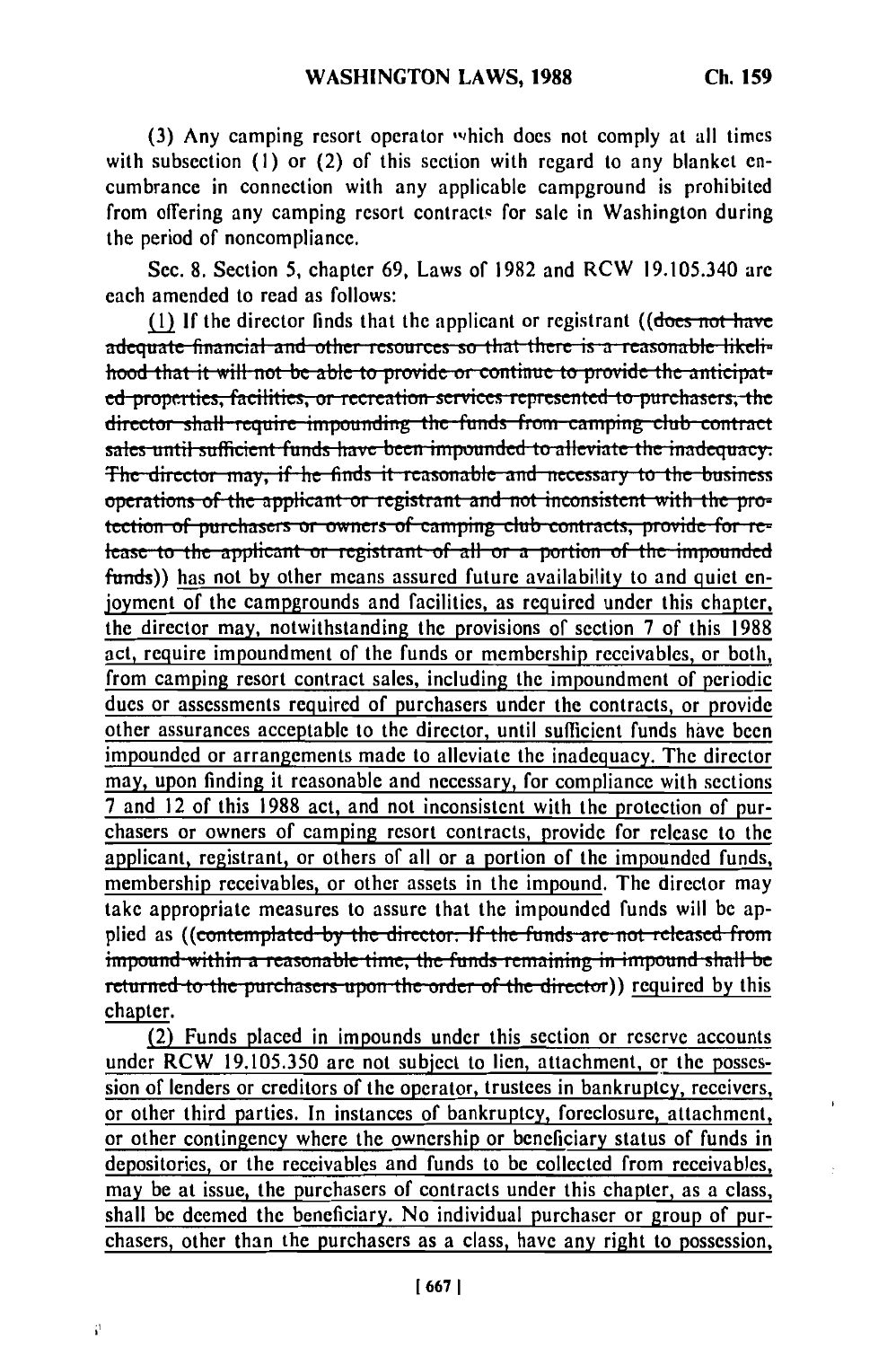attachment, lien, or right of partition of funds or receivables in the impound or reserve.

**(3)** It is unlawful for an operator or other person to assign, hypothecate, sell, or pledge any contract or other asset placed into an impound or reserve under this chapter without the express written approval of the director or a court of competent jurisdiction.

NEW SECTION. Sec. 9. A new section is added to chapter 19.105 RCW to read as follows:

Persons licensed under chapter 18.85 RCW are excmpt from the camping resort salesperson registration requirements of this chapter for camping resort contracts offered through the licensed brokerage.

Sec. **10.** Section 6, chapter 69, Laws of 1982 and RCW 19.105.350 are each amended to read as follows:

(1) If the purchaser will own or acquire title to specified real property or improvements to be acquired by the camping  $((\text{ctub}))$  resort, the director may by order require to the extent necessary to protect the interests of the purchasers or owners of camping ((club)) resort contracts, that an appropriate portion of the proceeds paid under those camping ((club)) resort contracts be ((set-aside)) placed in a separate reserve fund to be set aside and applied toward the purchase price of the real property  $(6\sigma)$ , improvements, or facilities.

(2) The director may deny or suspend a registration in which the registrant is advertising or offering annual or periodic dues or assessments by members that the director finds would result in the registrant's future inability to fund operating costs.

Sec. 11. Section 7, chapter 69, Laws of 1982 and RCW 19.105.360 are each amended to read as follows:

The camping ((club)) resort operator or other registrant of offerings of camping resort contracts shall file with the director at least five business days prior to the first use thereof in the state of Washington **(I)** the proposed text of all advertisements and sales promotion literature, (2) its proposed form of camping  $((\text{club}))$  resort contract, and  $(3)$  the text of any supplements or amendments to the written disclosures required to be furnished prospective purchasers under RCW 19.105.370: PROVIDED, That if the text in lieu of definitive copies of any materials are filed, definitive copies shall be filed with the director within five business days following the date of first use of the materials.

NEW SECTION. Sec. 12. A new section is added to chapter 19.105 RCW to read as follows:

**(I)** It is unlawful for a camping resort operator or other person, in connection with an advertisement or offer for sale of a camping resort contract in this state, to promise or offer a free gift, award, prize, or other item

**Ch. 159**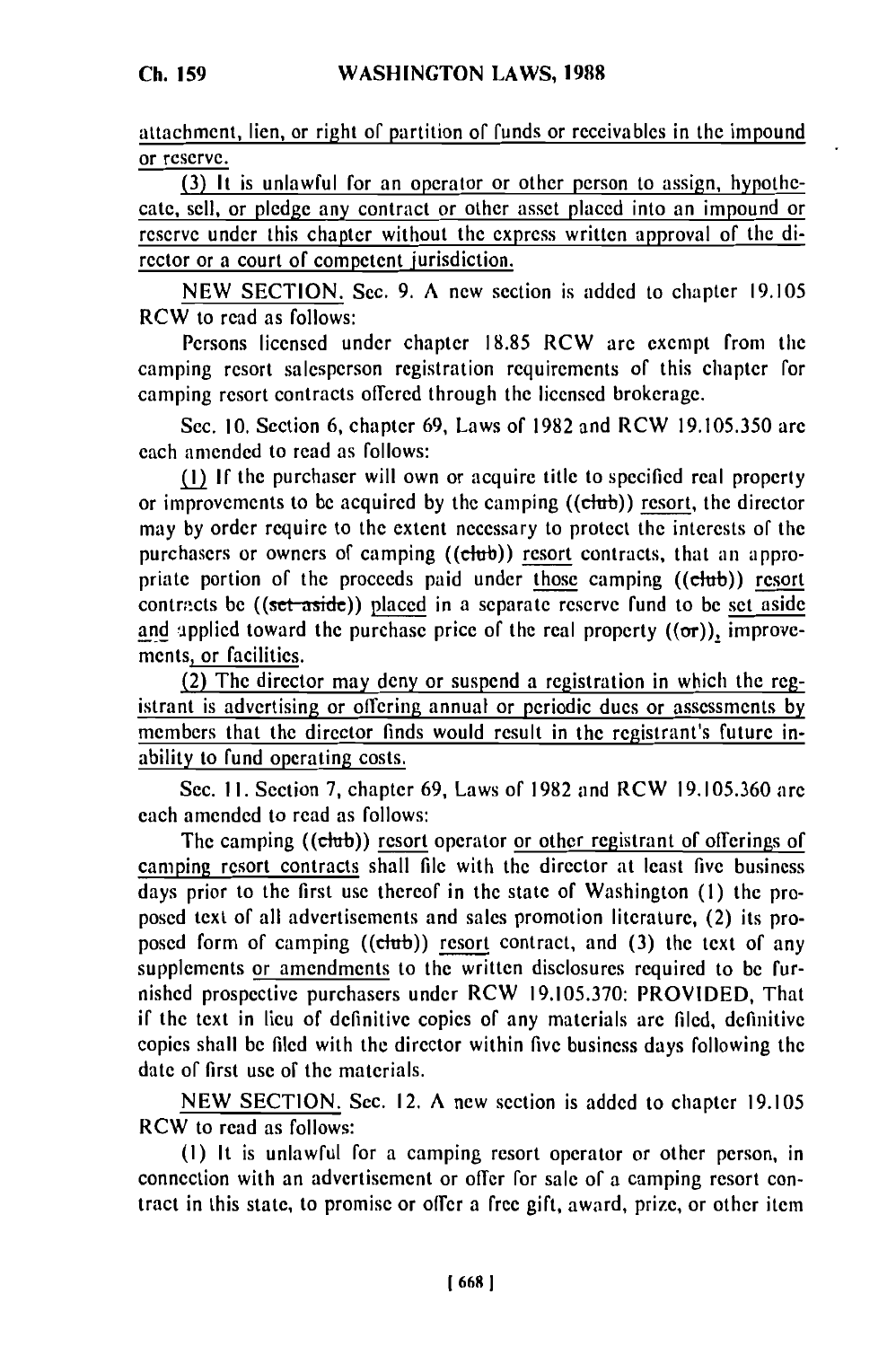of value if the operator or person knows or has reason to know that the offered item is unavailable in a sufficient quantity based upon the reasonably anticipated response to the advertisement or offer.

(2) A person who responds to an advertisement or offer in the manner specified, who performs all stated requirements, and who meets the qualifications disclosed shall promptly receive the item offered subject to the following exception. If the camping resort operator fails to provide the item because of insufficient supply or unacceptable quality not reasonably foreseeable by the camping resort operator, the operator shall provide, at the operator's option, a rain check for the item offered, its cash equivalent, a substitute item of greater retail value, or a rain check for such substitute item. If a rain check is provided, the camping resort operator shall, within thirty days, deliver the item, its cash equivalent, or a substitute item to the recipient's address without additional cost or requirement to the recipient.

 $\ddot{\phantom{0}}$ 

(3) The director may, upon making a determination that a violation of !;t:bsection **(I)** or (2) **of** this section has occurred, require any person, including an operator or other registrant found in violation, who continues, or proposes to continue, offering a free gift, award, prize, or other item of value in this state for purposes of advertising a camping resort or inducing persons to purchase a camping resort contract, to provide evidence of the ability to deliver on promised gifts, prizes, or awards by means such as bonds, irrevocable letters of credit, cash deposits, or other security arrangements acceptable to the director.

(4) The director may require that any fees or funds of any description collected in advance from persons for purposes of obtaining promised gifts, awards, prizes, or other items of value, be placed in trust in a depository in this state until after delivery of the promised gift, prize, award, or other item of value.

(5) Operators or other registrants or persons promising gifts, prizes, awards, or other items of consideration as part of a membership referral program shall be considered to be offering or selling promotional programs.

Sec. 13. Section 8, chapter 69, Laws of 1982 and RCW 19.105.370 are each amended to read as follows:

Except in a transaction exempt under  $((RCW-19.105.320-(2))$  or  $(3)$ , any person who sells a camping club contract)) section 4 of this 1988 act, any operator who offers or sells camping resort contracts in this state shall provide the prospective purchaser with the written disclosures required to be filed under  $RCW$  19.105.320(1)(b) in a form that is materially accurate and complete before the prospective purchaser signs a camping ((club)) resort contract or gives any item of value for the purchase of a camping  $\overline{(\text{club})}$  resort contract. The department may provide its own disclosures, supplementing those of the operator, in any format it deems appropriate. The department shall not be held liable for any alleged failure to disclose information or for deficiencies in the content of its disclosures when such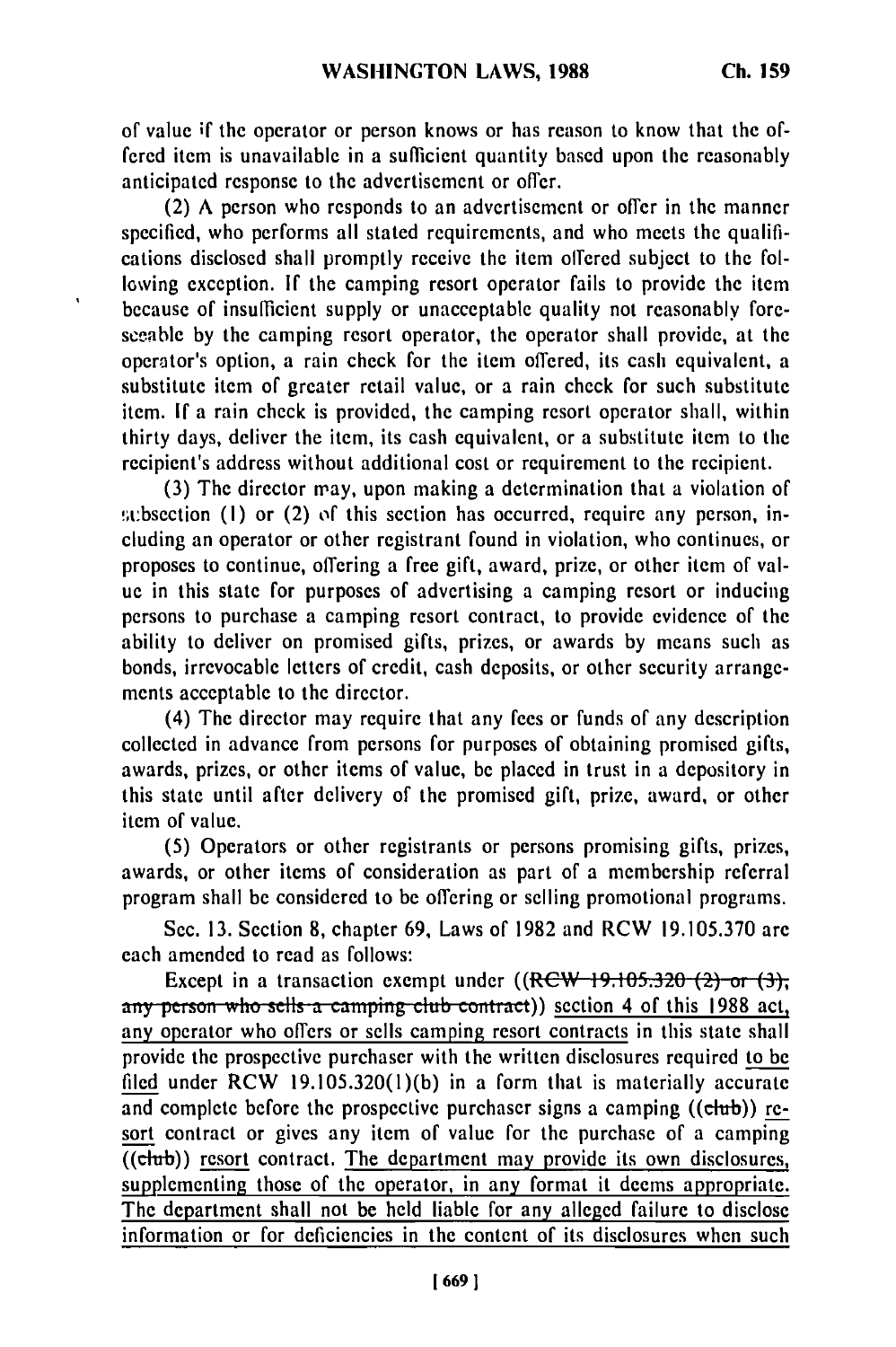disclosures are based upon information provided by the operator or a registrant.

Sec. 14. Section 9, chapter 69, Laws of 1982 and RCW 19.105.380 are each amended to read as follows:

((The effectiveness of an application or registration)) (1) A registration or an application for registration of camping resort contracts or renewals thereof may by order be denied, suspended, or revoked ((or a fine of not more than one thousand dollars imposed by the director.)) if the director finds that ((the order is for the protection of purchasers or owners of camping club-contracts and that:

(1) The camping club operator's advertising or sales techniques or trade practices)):

(a) The advertising, sales techniques, or trade practices of the applicant, registrant, or its affiliate or agent have been or are deceptive, false, or misleading;

 $((2)$  The camping club operator)) (b) The applicant or registrant has failed to file copies of ((its advertisements or promotion literature or its)) the camping ((club)) resort contract form under RCW 19.105.360;

 $((3)$  The camping club operator)) (c) The applicant, registrant, or affiliate has failed to comply with any provision of this chapter  $((\sigma r))$ , the rules adopted or the conditions of a permit granted under this chapter ((that materially affect or would affect the rights of purchasers, prospective purchasers, or owners of camping club contracts or the administration of this chapter:

 $(4)$  The camping club operator is not financially responsible or has insufficient capital, as the director may find under RCW 19.105.340, to warrant its offering or selling camping club contracts;

(5) The camping club operator's)), or a stipulation or final order previously entered into by the operator or issued by the department under this chapter;

(d) The applicant's, registrant's, or affiliate's offering of camping ((club)) resort contracts has worked or would work a fraud upon purchasers or owners of camping ((club)) resort contracts;

 $((6)$ -The-camping-club operator's application or any amendment thereto is incomplete in any material respect;

 $(\overline{7})$ ) (c) The camping ((club)) resort operator or any officer, director, or  $((other))$  affiliate of the camping  $(\overline{(club)})$  resort operator has been within the last five years convicted of or pleaded nolo contendre to any misdemeanor or felony involving conversion, embezzlement, theft, fraud, or dishonesty, has been enjoined from or had any civil penalty assessed for  $((\sigma r))$ a finding of dishonest dealing or fraud in a civil suit, or been found to have engaged in any violation of any act designed to protect consumers, or has been engaged in dishonest practices in any industry involving sales to consumers: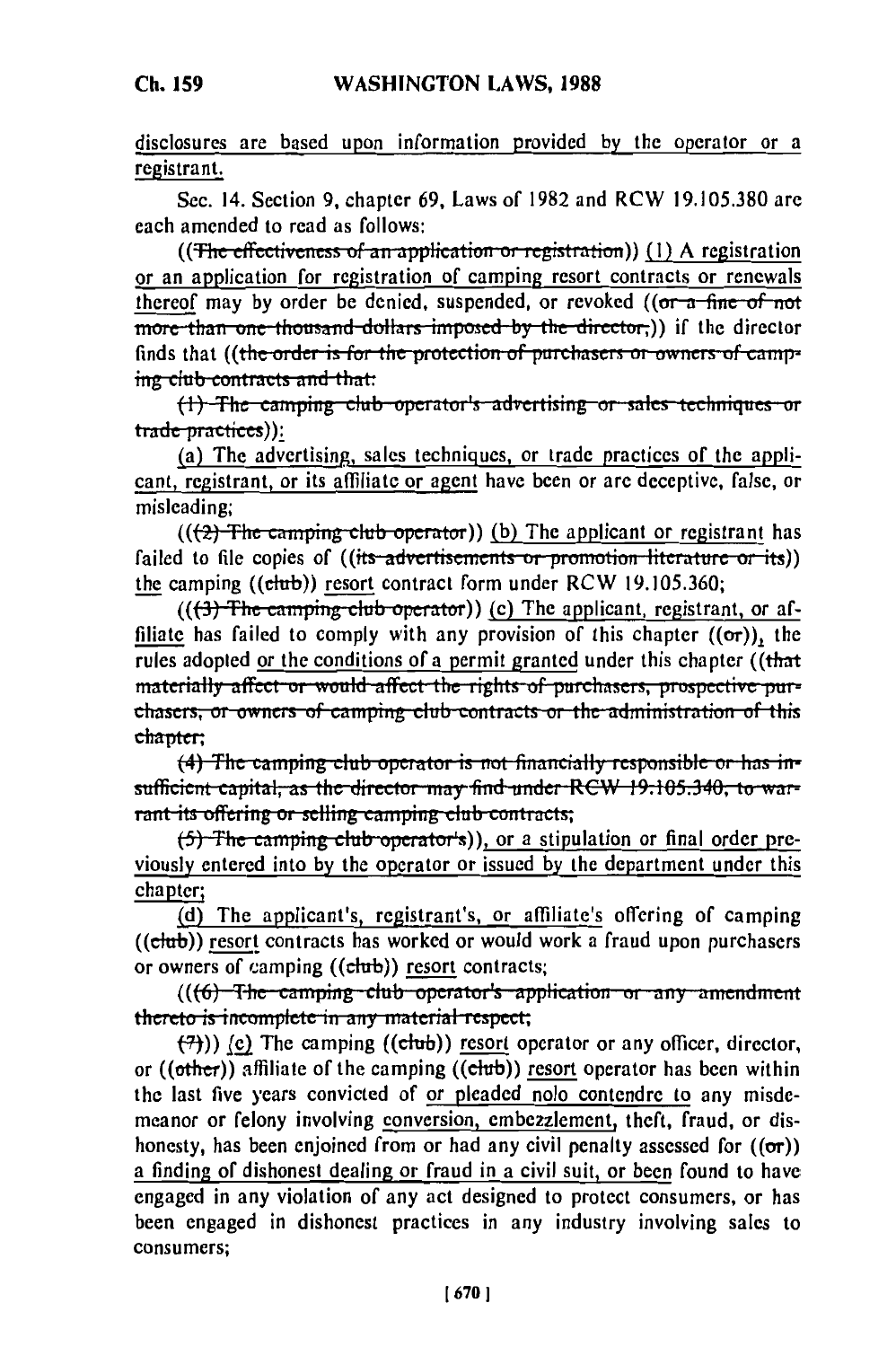(((8) The camping club operator)) (f) The applicant or registrant has represented or is representing to purchasers in connection with the offer or sale of a camping ((club)) resort contract that  $((a\eta y))$  a camping ((club)) resort property, facility, amenity camp site, or other development is planned **((without reasonable grounds to believe that the camping club property, fa***diity, camp site, or other development will be completed within a reason*able-time: or

 $\{\Theta\}$ )), promised, or required, and the applicant or registrant has not provided the director with a security or assurance of performance as required by this chapter;

(g) The applicant or registrant has not provided or is no longer providing the director with the necessary security arrangements to assure future availability of titles or properties as required by this chapter or agreed to in the permit to market;

(h) The applicant or registrant is or has been employing unregistered salespersons or offering or proposing a membership referral program not in compliance with this chapter;

(i) The applicant or registrant has breached any escrow, impound, reserve account, or trust arrangement or the conditions of an order or permit to market required by this chapter;

**()** The applicant or registrant has breached any stipulation or order entered into in settlement of the department's filing of a previous administrative action;

(k) The applicant or registrant has filed or caused to be filed with the director any document or affidavit, or made any statement during the course of a registration or exemption procedure with the director, that is materially untrue or misleading;

(I) The applicant or registrant has engaged in a practice of failing to provide the written disclosures to purchasers or prospective purchasers as required under this chapter;

(m) The applicant, registrant, or any of its officers, directors, or employees, if the operator is other than a natural person, have wilfully done, or permitted any of their salespersons or agents to do, any of the following:

(i) Engage in a pattern or practice of making untrue or misleading statements of a material fact, or omitting to state a material fact;

(ii) Employ any device, scheme, or artifice to defraud purchasers or members;

(iii) Engage in a pattern or practice of failing to provide the written disclosures to purchasers or prospective purchasers as required under this chapter;

(n) The applicant or registrant has failed to provide a bond, letter of credit, or other arrangement to assure delivery of promised gifts, prizes, awards, or other items of consideration, as required under this chapter, breached such a security arrangement, or failed to maintain such a security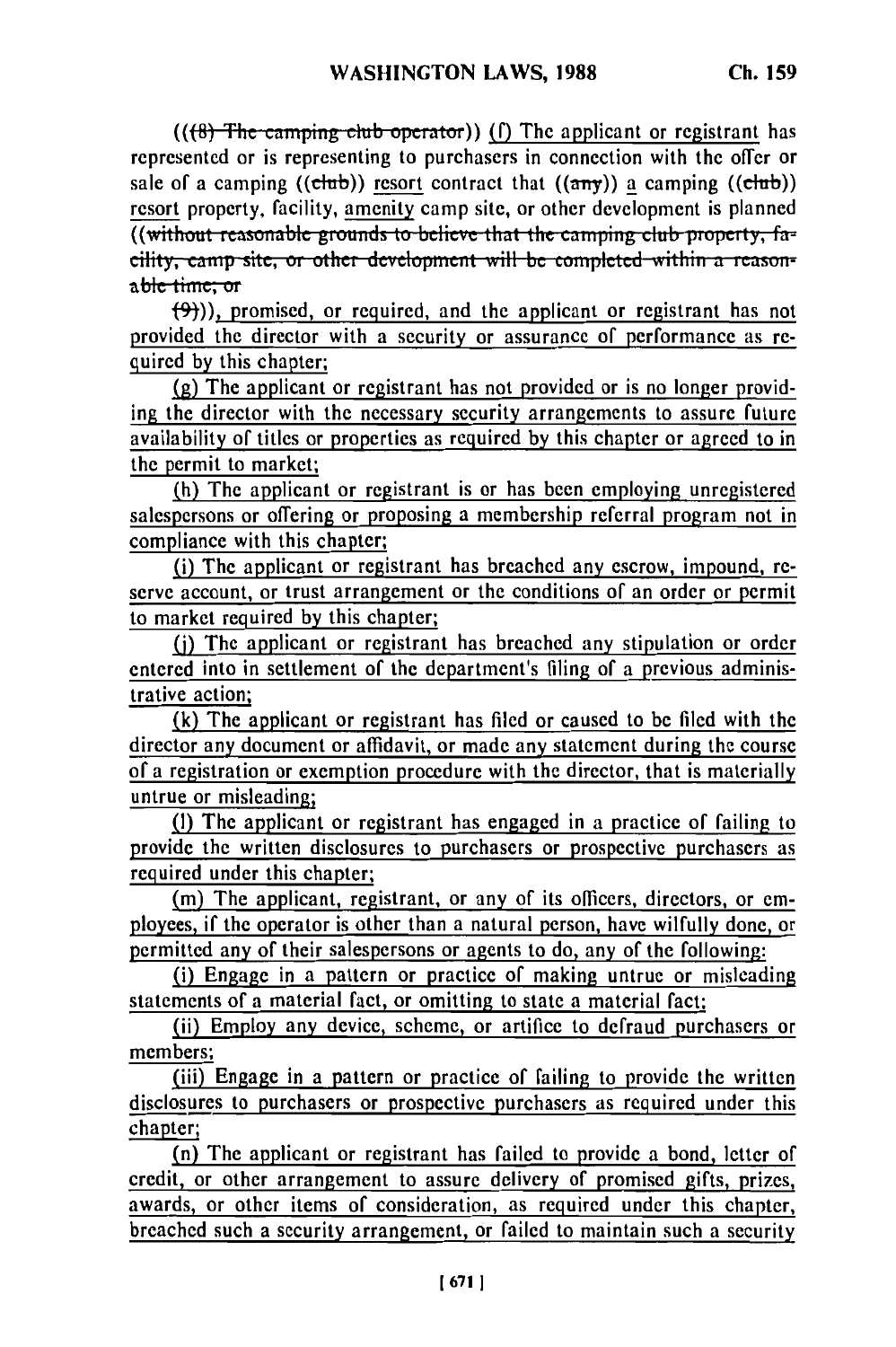arrangement in effect because of a resignation or loss of a trustee, impound, or escrow agent;

(o) The applicant or registrant has engaged in a practice of selling contracts using material amendments or codicils that have not been filed or are the consequences of breaches or alterations in previously filed contracts;

(p) The applicant or registrant has engaged in a practice of selling or proposing to sell contracts in a ratio of contracts to sites available in excess of that filed in the affidavit required **by** this chapter;

(q) The camping ((chub)) resort operator has withdrawn,  $((\sigma r))$  has the right to withdraw, or is proposing to withdraw from use all or any  $((sub-)$ stantial camping or recreation)) portion of any camping ((club)) resort property devoted to the camping ((or recreational activities)) resort program, unless  $((\overline{a}))$ :

**(.)** Adequate provision has been made to provide within a reasonable time thereafter a substitute property in the same general area that is at least as desirable for the purpose of camping and outdoor recreation((  $(\theta)$ )):<br>(ii) The property is withdrawn because, despite good faith efforts by

the camping  $((\text{club}))$  resort operator, a nonaffiliate of the camping  $((\text{club}))$ resort has exercised a right of withdrawal from use by the camping  $((\text{club}))$ resort (such as withdrawal following expiration of a lease of the property to the camping  $((\text{ctub}))$  resort) and the terms of the withdrawal right have been disclosed in writing to all purchasers at or prior to the time of any sales of camping  $((\text{club}))$  resort contracts after the camping  $((\text{club}))$  resort has represented to purchasers that the property is or will be available for camping or recreation purposes $((\tau(e)))$ ;

(iii) The specific date upon which the withdrawal becomes effective has been disclosed in writing to all purchasers  $((at- $\sigma$ ))$  and members prior to the time of any sales of camping  $((\text{ctub}))$  resort contracts after the camping  $((\text{elub}))$  resort has represented to purchasers that the property is or will be available for camping or recreation purposes $((, (d))$ ;

(iv) The rights of  $((the pure haser- or))$  members and owners of the camping ((club)) resort contracts under the express terms of the camping  $((\text{club}))$  resort contract have expired, or have been specifically limited, upon the lapse of a stated or determinable period of time,  $((or-(e)))$  and the director by order has found that the withdrawal is not otherwise inconsistent with the protection of purchasers or ((owners of camping club contracts)) the desire of the majority of the owners of camping resort contracts, as expressed in their previously obtained vote of approval;

(r) The format, form, or content of the written disclosures provided therein is not complete, full, or materially accurate, or statements made therein are materially false, misleading, or deceptive;

(s) The applicant or registrant has failed or declined to respond to any subpoena lawfully issued and served by the department under this chapter;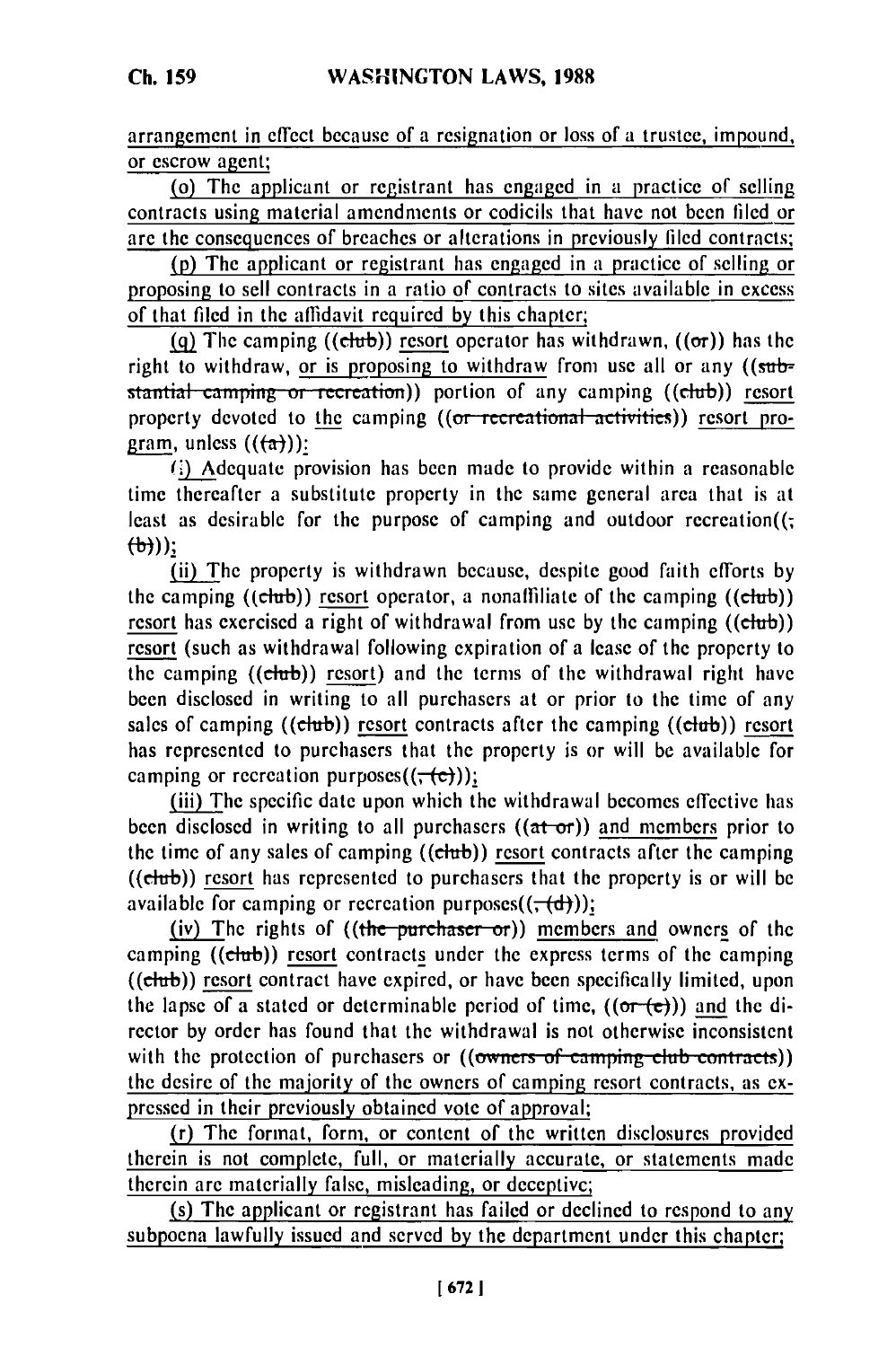(t) The applicant or registrant has failed to file an amendment for a material change in the manner or at the time required under this chapter or its implementing rules;

(u) The applicant or registrant has filed voluntarily or been placed involuntarily into a federal bankruptcy or is proposing to do so; or

(v) A camping resort operator's rights or interest in a campground has been terminated by foreclosure or the operations in a camping resort have been terminated in a manner contrary to contract provisions.

(2) Any applicant or registrant who has violated subsection (i) (a),  $(b)$ ,  $(c)$ ,  $(f)$ ,  $(h)$ ,  $(i)$ ,  $(i)$ ,  $(i)$ ,  $(h)$ ,  $(m)$ , or  $(n)$  of this section may be fined by the director in an amount not to exceed one thousand dollars for each such violation. Proceedings seeking such fines shall be held in accordance with chapter 34.04 RCW and may be filed either separately or in conjunction with other administrative proceedings to deny, suspend, or revoke registrations authorized under this chapter. Fines collected from such proceedings shall be deposited in the state general fund.

(3) An operator, registrant, or applicant against whom administrative or legal proceedings have been filed shall be responsible for and shall reimburse the state, by payment into the general fund, for all administrative and legal costs actually incurred by the department in issuing, processing, and conducting any such administrative or legal proceeding authorized under this chapter that results in a final legal or administrative determination of any type or degree in favor of the department.

(4) No order may be entered under this section without appropriate prior notice to the applicant or registrant of opportunity for a hearing and written findings of fact and conclusions of law, except that the director may by order summarily deny an application for registration or renewal under any of the above subsections and may summarily suspend or revoke a registration under subsectic  $\eta((s))$  (1) $((\tau(3), (5), \tau(6)))$  (d), (f), (g), (h), (i),  $(k)$ ,  $(l)$ ,  $(m)$ , and  $(n)$  o. this section. No fine may be imposed by summary order **((or by reason of violation of subsection (4)** or (7) of this section. If<br>no hearing is requested within fifteen days of receipt of notice of opportuni**ty** for a hearing, and none is ordered by the director, the director may enter the order. Upon entry of a summary order, the applicant or registrant shall have an opportunity within ten days entry of the summary order to appear before the director and show cause why the summary order should not re**main in effect. If good cause is shown, the director shall vacate the summaiy order. If good cause is not shown, the summary order shall remain in effect** and the director shall give notice of opportunity for hearing and wiltin **fliftll** -jays **<sup>f</sup>**tIh **ec.L.** i.pt of a **WI q iLtile..u. <sup>t</sup> Zl tIe -inttd** r **salltll be** set **down for hearing within a time that is reasonable under the circumstances.** Any fine imposed under this section shall be deposited in the general fund of the state treasurer)).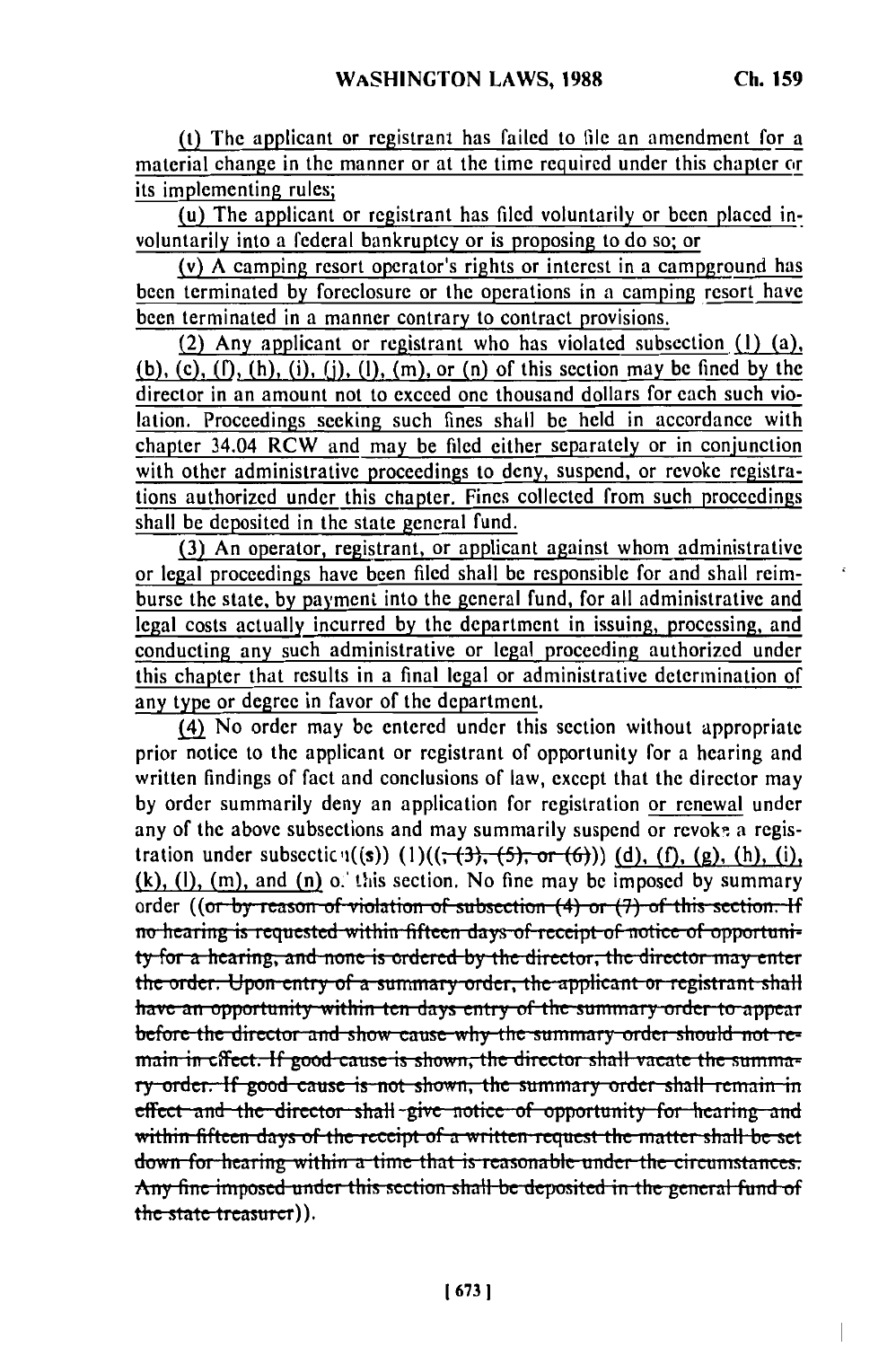(5) The proceedings to deny an application or renewal, suspend or revoke a registration or permit, whether summarily or otherwise, or impose a

**Ch. 159**

fine shall be held in accordance with chapter 34.04 RCW.

**(6)** The director may enter into assurances of discontinuance in lieu of issuing a statement **of** charges or a cease and desist order or conducting a hearing under this chapter. The assurances shall consist of a statement of the law in question and an agreement not to violate the stated provision. The applicant or registrant shall not be required to admit to any violation of the law, nor shall the assurance be construed as such an admission. Violating or breaching an assurance under this subsection is grounds for suspension or revocation of registration or imposition of a fine.

Sec. 15. Section 10, chapter 69, Laws of 1982 and RCW 19.105.390 arc each amended to read as follows:

Any camping ((chub)) resort contract may be canceled at the option of the purchaser, if the purchaser sends notice of the cancellation by certified mail (return receipt requested) to the camping ((cub)) resort operator at the address contained in the camping resort contract and if the notice is  $($ (posted)) postmarked not later than midnight of the third business day following the day on which the contract is signed. In addition to this cancellation right, any purchaser who signs a camping ((chub)) resort contract of any description required to be registered with the department without ((inspecting a camping club property or facility with camping sites or proposed camping sites may by written notice by certified mail (return receipt **requested) cancel the camping club)) having received the written disclosures** required by this chapter has cancellation rights until three business days following eventual receipt of the written disclosures. Purchasers shall request cancellation of contracts by ((posting)) sending the notice of cancellation by certified mail (return receipt requested), postmarked not later than midnight of the  $((sixth))$  third business day following the day on which the contract is signed ((if the purchaser makes such an inspection before sending the notice)) or the day on which the disclosures were actually received, whichever event is later to the camping resort operator at the address contained in the camping resort contract. In computing the number of business days, the day on which the contract was signed shall not be included as a "business day," nor shall Saturday, Sunday, or legal holidays be included. ((The camping club operator shall promptly refund any money or other consideration paid by the purchaser upon)) Within three business days following receipt of timely and proper notice of cancellation **((by))** from the purchaser, the camping resort operator shall provide evidence that the contract has been cancelled. Thereafter, any money or other consideration paid by the purchaser shall be promptly refunded.

Every camping ((chb)) resort contract, other than those being offered and registered as resales, shall include the following statement in at least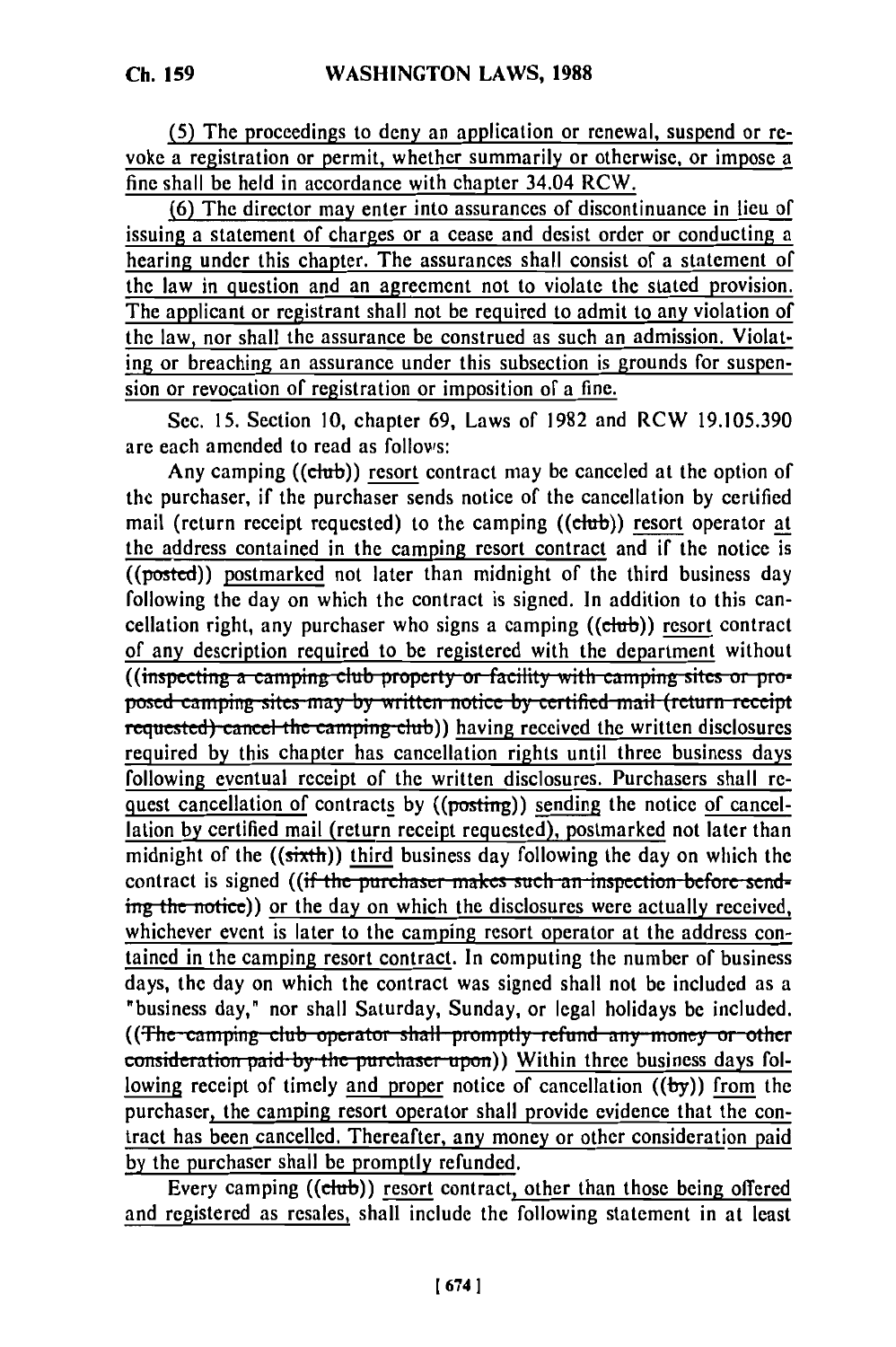ten-point bold-face type immediately prior to the space for the purchaser's signature:

"Purchaser's right to cancel: You may cancel this contract without any cancellation fee or other penalty, or stated reason for doing so, by sending notice of cancellation by certified mail, return receipt requested, to **..........** (insert name and address of camping ((chub)) resort operator). The notice must be postmarked by midnight of the third business day following the day on which the contract is signed. In computing the three business days, the day on which the contract is signed shall not be included as a "business day," nor shall Saturday, Sunday, or legal holidays be included."

If the purchaser has not inspected a camping ((chub)) resort property or facility at which camping ((club)) resort sites are located or planned, the notice must contain the following additional language:

**"If** you sign this contract without having ((first)) inspected a property at which camping sites are located or planned, you may  $((a\dot{b}a))$  cancel this contract by giving this notice within six **(6)** business days following the day on which you signed ((if you inspect such a property prior to sending the notice)) the contract."

Sec. 16. Section **11,** chapter 69, Laws of 1982 and RCW 19.105.400 are each amended to read as follows:

Any camping ((club)) resort contract entered into in violation of  $((R<sup>ew-19.105.310</sup> or 19.105.370))$  this chapter may be voided by the purchaser and the purchaser's entire consideration recovered at the option of the purchaser, but no suit under this section may be brought after two years from the date the contract is signed.

NEW SECTION. Sec. 17. A new section is added to chapter 19.105 RCW to read as follows:

(1) The legislature recognizes the proprietary interest camping resort operators have in purchaser lists. The legislature also recognizes that purchasers of camping resort contracts have a legitimate interest in being able to contact other resort purchasers for the purpose of forming a members' association. In balancing these competing interests, the legislature believes that purchaser lists can be made available to camping resort purchasers with reasonable restrictions on the dissemination of those lists.

(2) Upon request of a purchaser, the camping resort operator shall provide to the purchaser a list of the names, addresses, and unit, site, or purchaser number of all purchasers. The camping resort operator may charge for the reasonable costs for preparing the list. The operator shall require the purchaser to sign an affidavit agreeing not to use the list for any commercial purpose.

(3) It is a violation of this chapter and chapter 19.86 RCW for any person to use a membership list for commercial purposes unless authorized to do so by the operator.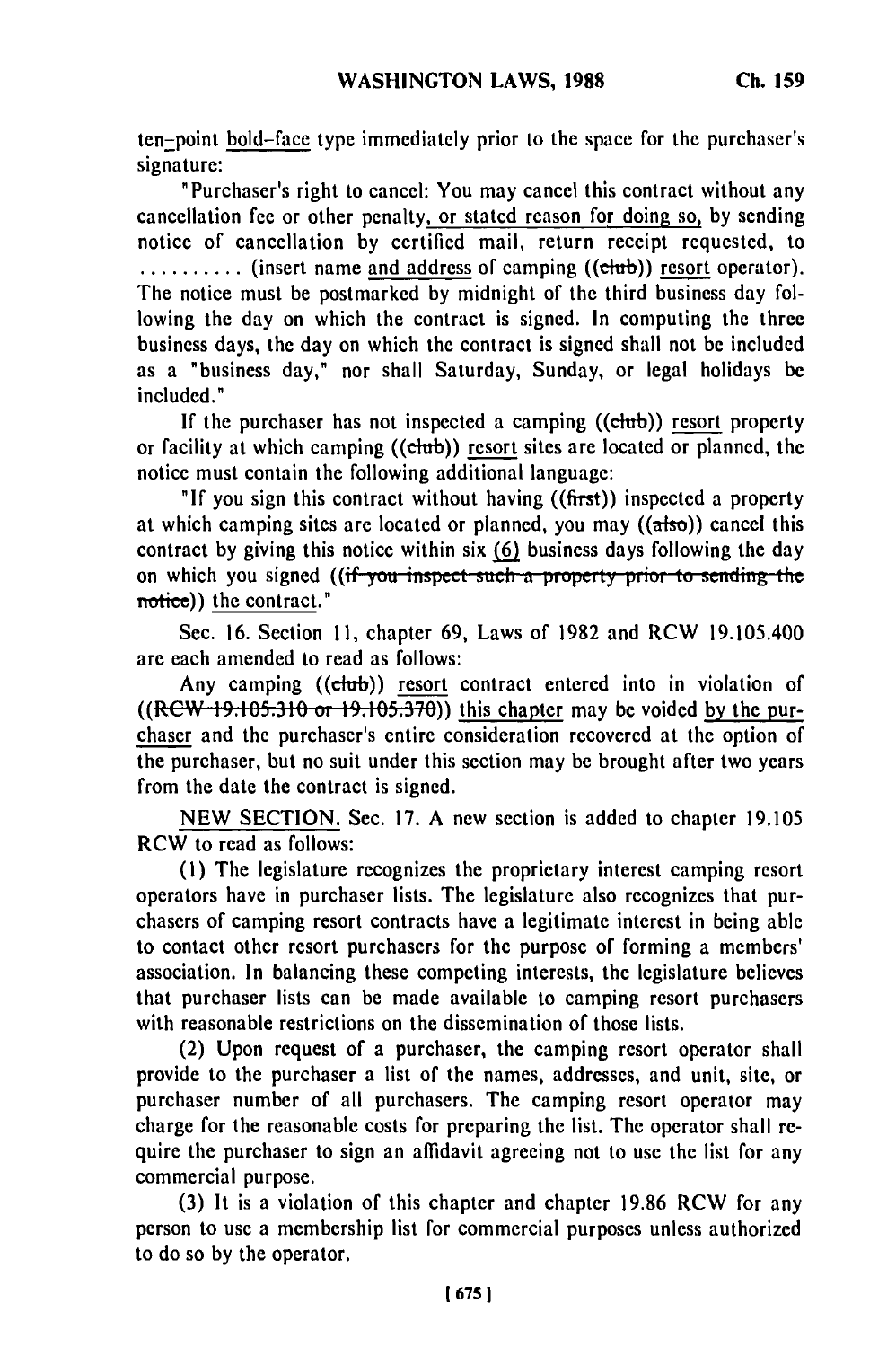(4) **It** is a violation of this chapter and chapter **19.86** RCW for a camping resort operator to fail to provide a list of purchasers as provided in this section.

**NEW SECTION.** Sec. **18. A** new section is added to chapter **19.105** RCW to read as follows:

Applicants or registrants under this chapter shall pay fees determined **by** the director as provided in RCW 43.24.086. The fees shall be prepaid and the director may determine fees for the following activities or events:

**(1) A** fee for the initial application and an additional fee for each camping resort contract registered;

(2) Renewals of camping resort registrations and an additional fee for each additional camping resort contract registered;

**(3)** An initial and annual fee for processing and administering any required impound, trust, reserve, or escrow arrangement and security arrangements for such programs;

(4) The review and processing of advertising or promotional materials;

**(5)** Registration and renewal of registrations of salespersons;

**(6)** The transfer of a salesperson's permit from one operator to another;

**(7)** Administering examinations for salespersons;

**(8)** Amending the registration or the public offering statement;

**(9)** Conducting site inspections;

**(10)** Granting exemptions under this chapter;

**(II)** Penalties for registrants in any situation where a registrant has failed to file an amendment to the registration or the public offering statement in a timely manner for material changes, as required in this chapter and its implementing rules.

Sec. **19.** Section **13,** chapter **69,** Laws of **1982** and RCW 19.105.420 are each amended to read as follows:

**A** registration of camping **((chb))** resort contracts shall be effective for a period of one year and may, upon application, be renewed for successive periods of one year each, unless the director prescribes a shorter period for a permit or registration. **A** camping ((chrb)) **resort** contract registration  $((\text{max}))$  shall be amended  $((\text{at-any-time to}))$  if there is to be an increase in inventory or consolidation to the number of camping **((dub)) resort** contracts registered, or ((for any other reason, by the filing of an amended application therefor, which amended application)) in instances in which new contract forms are to be offered. Consolidations, new contract forms, the adding of resorts to the program, or amendments for material changes shall become effective in the manner provided **by** RCW **19.105.330.** The written disclosures required to **be** furnished prospective purchasers under RCW **19- .105.370** shall **be** supplemented **by** amendment request in writing as necessary to keep the required information reasonably current( $\left(\frac{1}{x} \text{ and the written}\right)$ supplements)) and reflective of material changes. Amendments shall **be filed**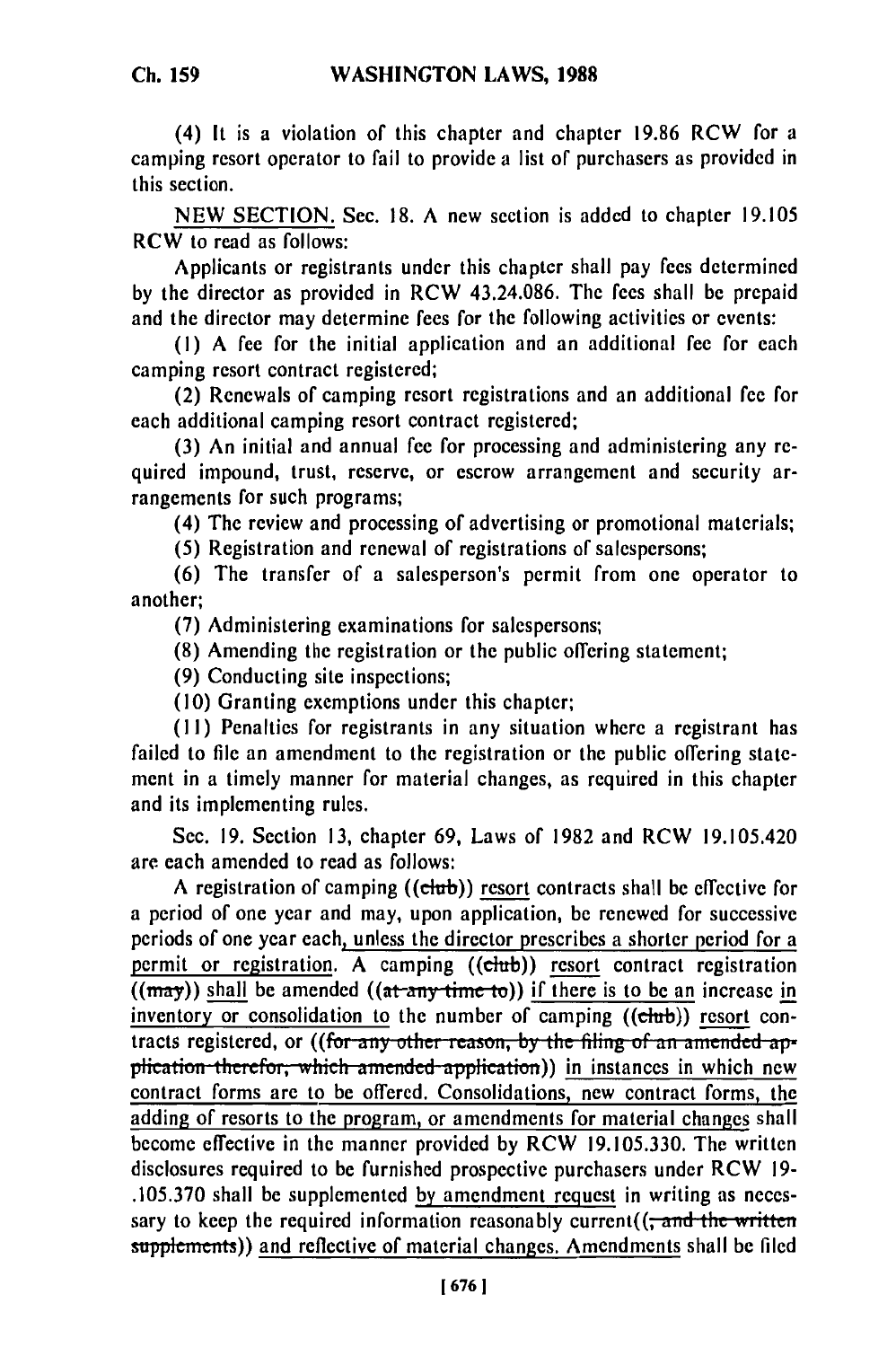with the director as provided in RCW 19.105.360. The foregoing notwithstanding, however, the camping ((club)) resort operator or registrant shall file an amendment to the  $((\text{application}$ -for)) registration disclosing any event which will have a material effect on the conduct of the operation of the camping ((club)) resort, the financial condition of the camping resort, or the future availability of the camping resort properties to purchasers. The amendment shall be filed within thirty days following the event. The amendment shall be treated as an original application for registration, except that until the director has acted upon the application for amendment ((or until the amendment becomes effective under RCW 19.105.330 by  $\frac{1}{2}$  apse of time<sub>r</sub>)) the applicant's registration shall continue to be deemed effective for the purposes of RCW **19.105.310.**

Any permit to sell camping  $((\text{elub}))$  resort memberships issued prior to November **1, 1982,** shall **be** deemed a camping ((club)) **resort** registration subject to the renewal provisions of this chapter upon the anniversary date of the issuance of **the** original permit.

Sec. 20. Section 14, chapter **69,** Laws of **1982** and RCW 19.105.430 are each amended to read as follows:

Unless the transaction is exempt under  $((RCW-19.105.320 (2) or (3)))$ section 4 of this 1988 act, it is unlawful for any person to act as a camping  $((ebub))$  resort salesperson in this state without first registering under this chapter as a salesperson or being licensed as a salesperson under chapter 18.85 RCW or a broker licensed under that chapter.

Sec. 21. Section 15, chapter 69, Laws of 1982 and RCW 19.105.440 are each amended to read as follows:

(1) A salesperson may apply for registration by filing in a complete and readable form with the director an application form provided **by** the director which includes the following  $(\mathbf{information})$ :

(a) A statement whether or not the applicant within the past five years has been convicted of, pleaded nolo contendre to, or been ordered to serve probation for a period of a year or more for any misdemeanor or felony involving conversion, embezzlement, theft, fraud, or dishonesty or ((whether or not)) the applicant has been enjoined from, had any civil penalty assessed for, or been found to have engaged in any violation of any act designed to protect consumers; ((and))

(b) A statement fully describing the applicant's employment history for the past five years and whether or not any termination of employment during the last five years was ((occasioned by)) the result of any theft, fraud, or act of dishonesty;

(c) A consent to service comparable to that required of operators under this chapter; and

(d) Required filing fees.

(2) The director may by order deny, suspend, or revoke a camping resort salesperson's registration or application for registration under this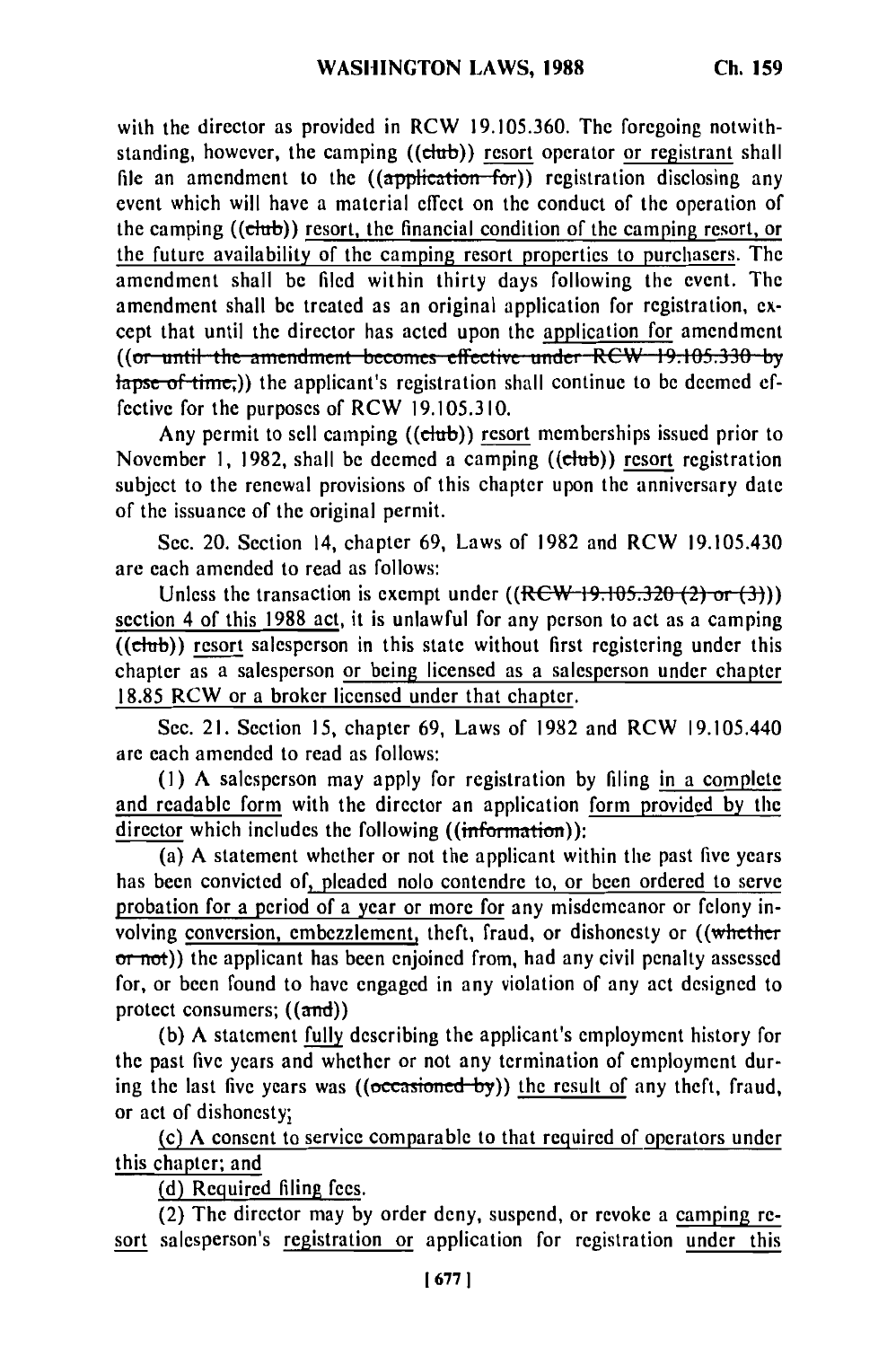chapter or the ((salesperson's registration)) person's license or application under chapter 18.85 RCW, or impose a fine on such persons not exceeding two hundred dollars per violation, if the director finds that the order is necessary for the protection of purchasers or owners of camping ((club)) resort contracts and the applicant or registrant ((within the past five years (a) has been convicted of any misdemeanor or felony involving theft, fraud, or dishonesty or has been enjoined from, had any civil penalty assessed for, or been found to have engaged in any violation of any act designed to protect consumers, (b) has violated any provision of this chapter, or (c) has engaged in unethical or dishonest practices in any industry involving sales to con- $\frac{1}{2}$  sumers)) is guilty of:

(a) Obtaining registration by means of fraud, misrepresentation, or concealment, or through the mistake or inadvertence of the director;

(b) Violating any of the provisions of this chapter or any lawful rules adopted by the director pursuant thereto;

(c) Being convicted in a court of competent jurisdiction of this or any other state, or federal court, of forgery, embezzlement, obtaining money under false pretenses, bribery, larceny, extortion, conspiracy to defraud, or any similar offense or offenses. For the purposes of this section, "being convicted" includes all instances in which a plea of guilty or nolo contendere is the basis for the conviction, and all proceedings in which the sentence has been deferred or suspended;

(d) Making, printing, publishing, distributing, or causing, authorizing, or knowingly permitting the making, printing, publication, or distribution of false statements, descriptions, or promises of such character as to reasonably induce any person to act thereon, if the statements, descriptions, or promises purport to be made or to be performed by either the applicant or registrant and the applicant or registrant then knew or, by the exercise of reasonable care and inquiry, could have known, of the falsity of the statements, descriptions, or promises;

(e) Knowingly committing, or being a party to, any material fraud, misrepresentation, concealment, conspiracy, collusion, trick, scheme, or device whereby any other person lawfully relies upon the work, representation, or conduct of the applicant or registrant;

(f) Failing, upon demand, to disclose to the director or the director's authorized representatives acting by authority of law any information within his or her knowledge or to produce for inspection any document, book or record in his or her possession, which is material to the salesperson's registration or application for registration;

(g) Continuing to sell camping resort contracts in a manner whereby the interests of the public are endangered, if the director has, by order in writing, stated objections thereto;

(h) Committing any act of fraudulent or dishonest dealing or a crime involving moral turpitude, and a certified copy of the final holding of any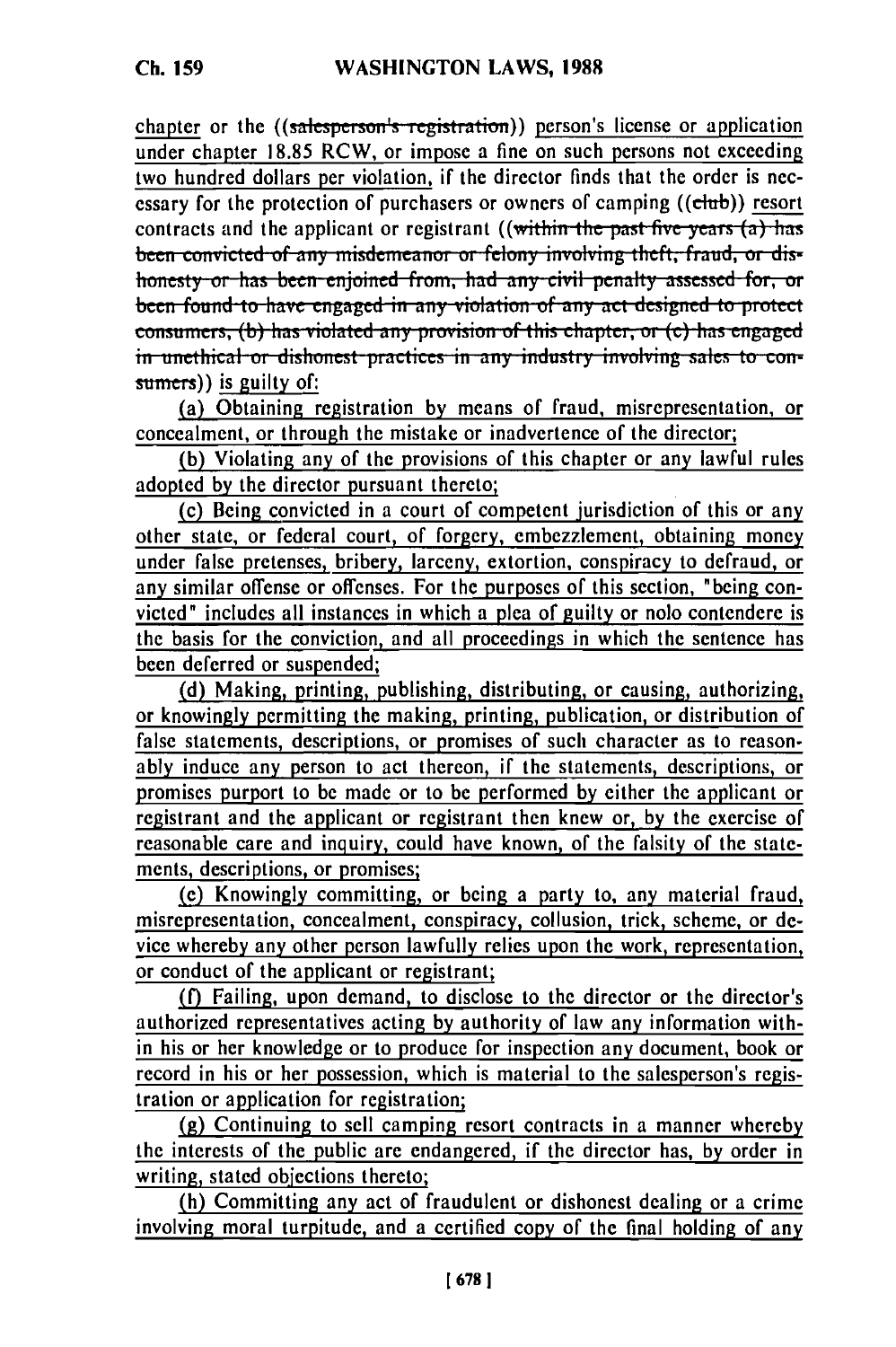court of competent jurisdiction in such matter shall be conclusive evidence in any hearing under this chapter;

(i) Misrepresentation of membership in any state or national association; or

(j) Discrimination against any person in hiring or in sales activity on the basis of race, color, creed, or national origin, or violating any state or federal antidiscrimination law.

(3) No order may be entered under this section without appropriate prior notice to the applicant or registrant of opportunity for a hearing and written findings of fact and conclusions of law, except that the director may by order *symmarily* deny an application for registration under this ((subsection. If no hearing is requested within fifteen days of receipt of notice of opportunity for a hearing, and none is ordered by the director, the director may enter the order. Upon entry of a summary order, the applicant shall have an opportunity within ten days of entry of the summary order to appear before the director and show cause why the summary order should not remain in effect. If good cause is shown, the director shall vacate the summary order. If good cause is not shown, the summary order shall remain in effect and the director shall give notice of opportunity for hearing and within fifteen days of the receipt of a written request the matter shall be set down for hearing within a time that is reasonable under the circumstances)) section.

 $((\rightarrow{3}))$  (4) The proceedings to deny an application or renewal, suspend or revoke a registration or permit, whether summarily or otherwise, or impose a fine shall be held in accordance with chapter 34.04 RCW.

(5) The director, subsequent to any complaint filed against a salesperson or pursuant to an investigation to determine violations, may enter into stipulated assurances of discontinuances in lieu of issuing a statement of charges or a cease and desist order or conducting a hearing. The assurance shall consist of a statement of the law in question and an agreement not to violate the stated provision. The salesperson shall not be required to admit to any violation of the law, nor shall the assurance be construed as such an admission. Violation of an assurance under this subsection is grounds for a disciplinary action, a suspension of registration, or a fine not to exceed one thousand dollars.

(6) The director may by rule require such further information or conditions for registration as a camping ((club)) resort salesperson, including qualifying examinations and fingerprint cards prepared by authorized law enforcement agencies, as the director deems necessary to protect the interests of purchasers.

 $((+4))$  (7) Registration as a camping  $((ebub))$  resort salesperson shall be effective for a period of one year unless the director specifies otherwise or the salesperson transfers employment to a different registrant. Registration as a camping ((club)) resort salesperson shall be renewed annually, or at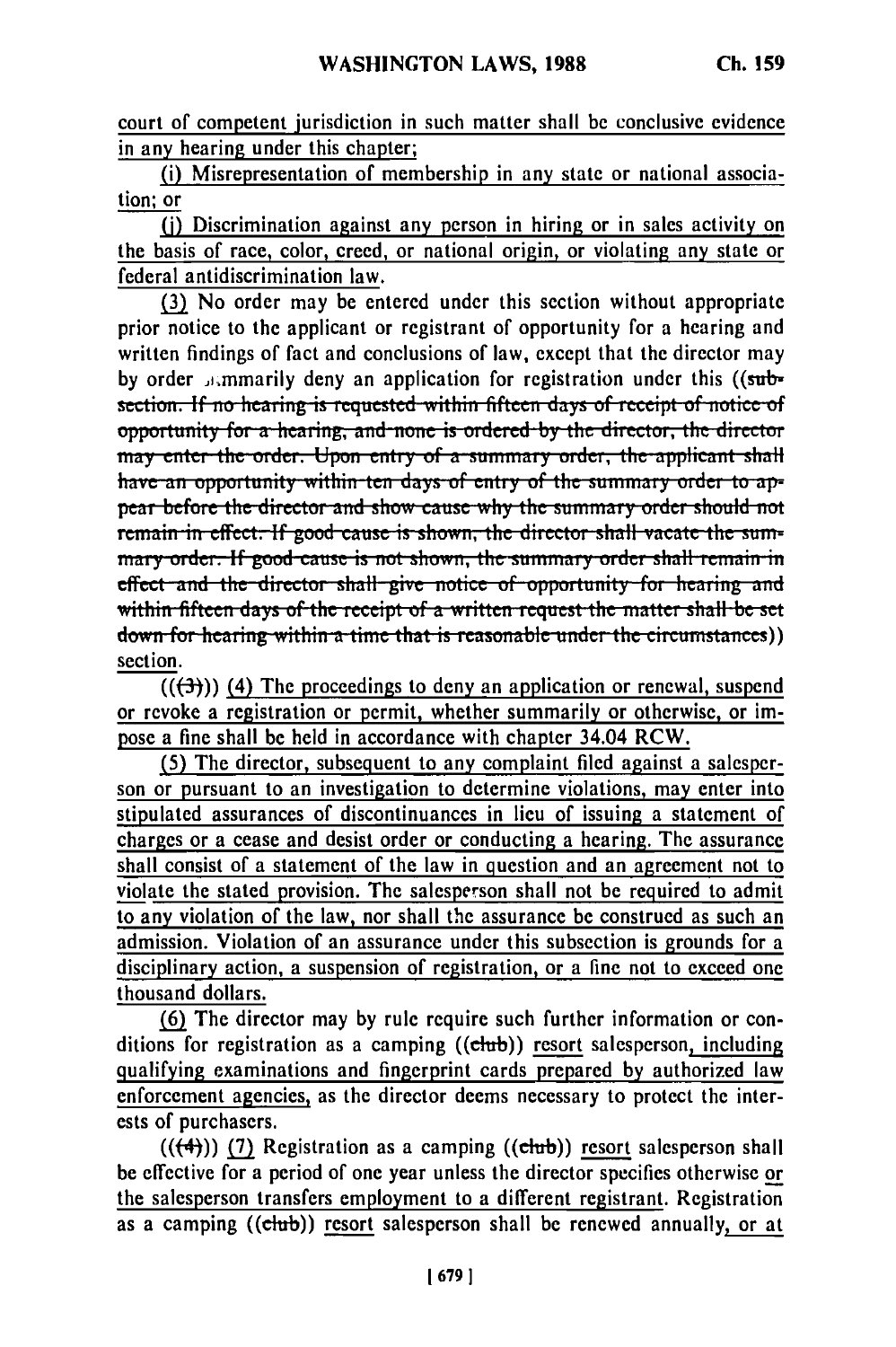the time of transferring employment, whichever occurs first, by the filing of a form prescribed by the director for that purpose. ((Unless an order denying effectiveness under subsection (2) of this section is in effect, or unless declared effective by order of the director prior thereto, the application for **1** registration or renewal shall automatically become effective upon the expir-<br> **1** ration of the fifteenth full business day following filing with the director, but an applicant or registrant may consent to the delay of effectiveness until such time as the director may by order declare registration or renewal effective.))

**(8)** It is unlawful for a registrant of camping resort contracts to employ or a person to act as a camping resort salesperson covered under this section unless the salesperson has in effect with the department and displays a valid registration in a conspicuous location at each of the sales offices at which the salesperson is employed. It is the responsibility of both the operator and the salesperson to notify the department when and where a salesperson is employed, his or her responsibilities and duties, and when the salesperson's employment or reported duties are changed or terminated.

Sec. 22. Section 16, chapter 69, Laws of 1982 and RCW 19.105.450 are each amended to read as follows:

The director may make such public or private investigations or may make such requests for information, within or without this state, as  $((he))$ the director deems necessary to determine whether any registration should be granted, denied, suspended, or revoked, or a fine imposed, or whether any person has violated or is about to violate any of the provisions of this chapter or any rule  $((\sigma r))$ , order, or permit under this chapter, or to aid in the enforcement of this chapter or in prescribing of rules and forms under, and amendments to, this chapter and may publish information concerning any violation of this chapter or any rule or order under this chapter.

Sec. 23. Section 18, chapter 69, Laws of 1982 and RCW 19.105.470 are each amended to read as follows:

**(1)** Whenever it appears to the director that any person has engaged or is about to engage in any act or practice constituting a violation of any provision of this chapter, any withdrawal of a camping ((club)) resort property in violation of RCW 19.105.380 $((9))$  (1)(j), or any rule  $((\sigma r))$ , order, or permit issued under this chapter, the director may in his or her discretion issue an order directing the person to cease and desist from continuing the act or practice( $(-PROV1DED, That)$ ). Reasonable notice of and opportunity for a hearing shall be given((: PROVIDED FURTHER, **That)**). However, the director may issue a temporary order pending the hearing which shall be effective immediately upon delivery to the person affected and which shall remain in effect until ten days after the hearing is held and which shall become final if the person to whom notice is addressed does not request a hearing within fifteen days after receipt of notice.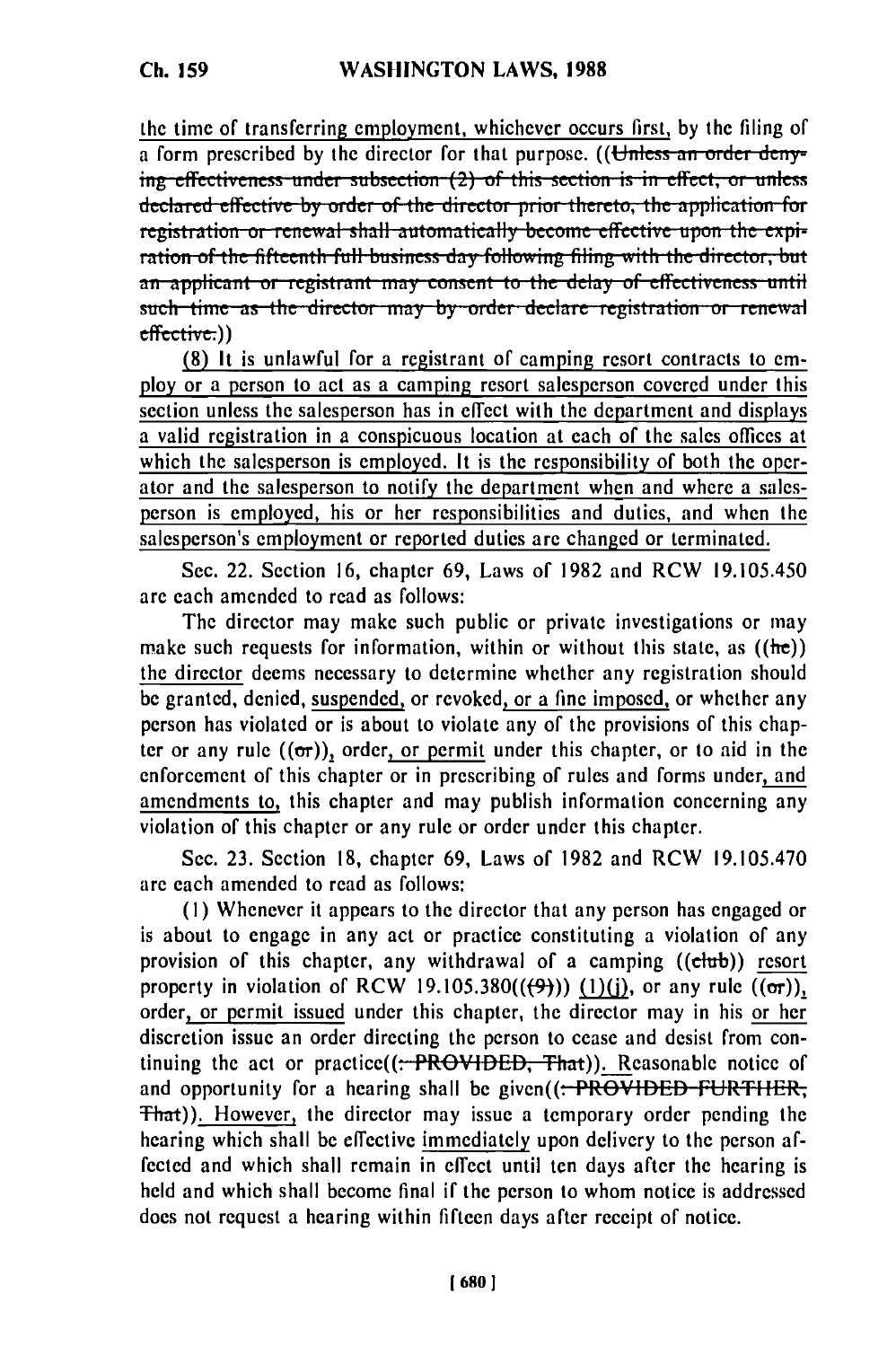(2) **If** it appears necessary in order to protect the interests of members and purchasers, whether or not the director has issued a cease and desist order, the attorney general((;)) in the name of the state  $((\sigma r))$ , the director,  $((\sigma r))$  the proper prosecuting attorney, an affiliated members' common-interest association, or a group of members as a class, may bring an action in any court of competent jurisdiction to enjoin any such acts or practices and to enforce compliance with this chapter or any rule  $((\sigma r))$ , order, or permit under this chapter. Upon a proper showing, a permanent or temporary injunction, restraining order, or writ of mandamus shall be granted and a receiver or conservator may be appointed for the defendant  $((\sigma r))$ , for the defendant's assets((<del>. The state or director</del>)), or to protect the interests or assets of a members' common-interest association or the members of a camping resort as a class. The state, the director, a members' common-interest association, or members as a class shall not be required to post a bond in such proceedings.

Sec. 24. Section 19, chapter 69, Laws of 1982 and RCW 19.105.480 are each amended to read as follows:

Any person who wilfully ((violates any provision of)) fails to register an offering of camping resort contracts under this chapter is guilty of a gross misdemeanor. It is a gross misdemeanor for any person in connection with the offer or sale of any camping ((club)) resort contracts wilfully and knowingly:

**(I)** To make any untrue or misleading statement of a material fact, or to omit to state a material fact necessary in order to make the statements made, in the light of the circumstances under which they are made, not misleading;

(2) To employ any device, scheme, or artifice to defraud;

(3) To engage in any act, practice, or course of business which operates or would operate as a fraud or deceit upon any person;

(4) To file, or cause to be filed, with the director any document which contains any untrue or misleading information;

(5) To breach any impound, escrow, trust, or other security arrangement provided for **by** this chapter;

**(6)** To cause the breaching of any trust, escrow, impound, or other arrangement placed in a registration for compliance with section **7** of this **1988 act;** or

**(7)** To employ unlicensed salespersons or permit salespersons or **em**ployees to make misrepresentations or violate this chapter.

No indictment or information may **be** returned under this chapter more than five years after the date of the event alleged to have been a violation.

Sec. **25.** Section 22, chapter **69,** Laws of **1982** and RCW **19.105.510** are each amended to read as follows:

Camping ((club)) resort contracts registered under this chapter are exempt from the provisions of chapters 21.20 and **58.19** RCW and any act